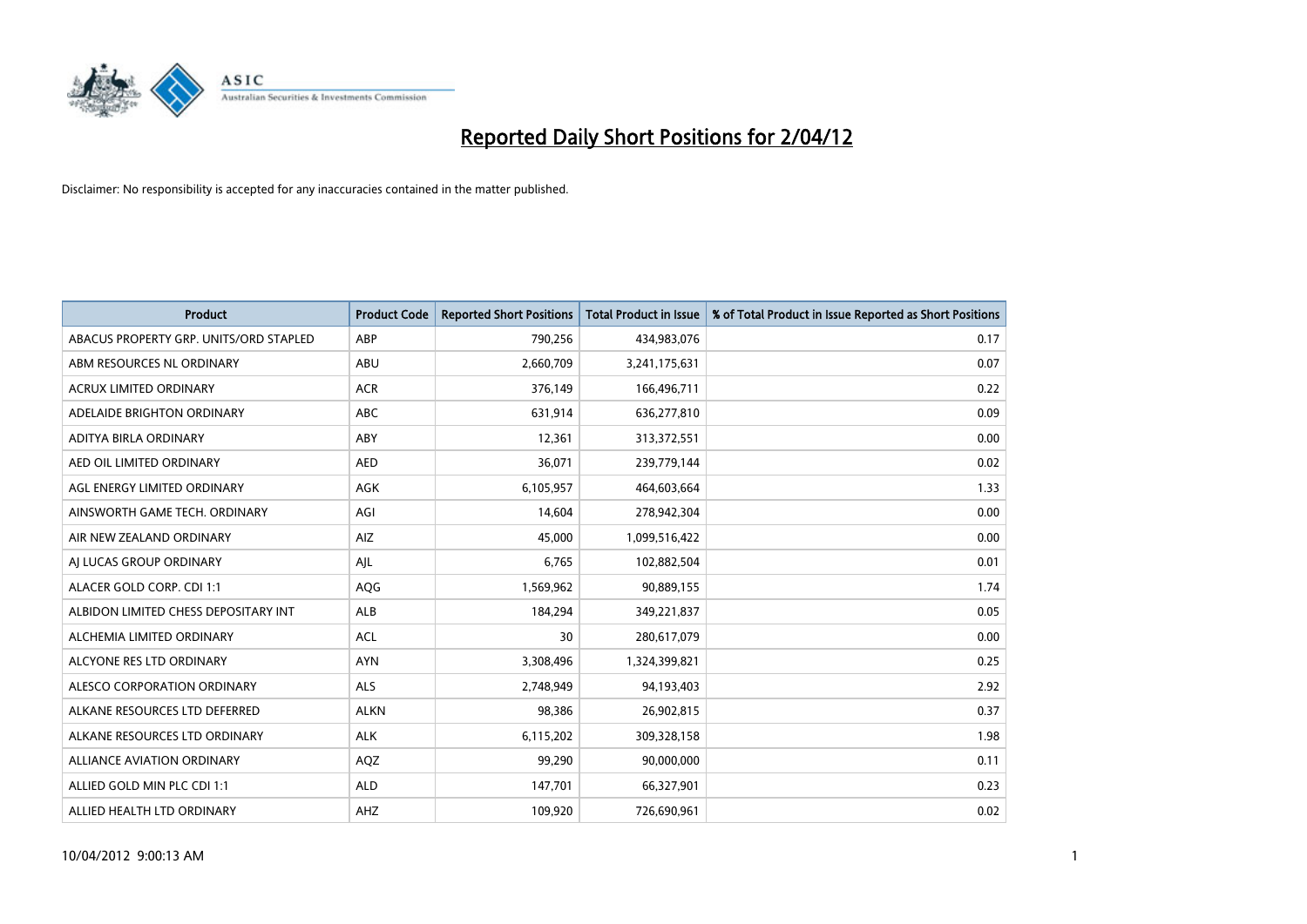

| <b>Product</b>                          | <b>Product Code</b> | <b>Reported Short Positions</b> | <b>Total Product in Issue</b> | % of Total Product in Issue Reported as Short Positions |
|-----------------------------------------|---------------------|---------------------------------|-------------------------------|---------------------------------------------------------|
| ALTONA MINING LTD ORDINARY              | <b>AOH</b>          | 208,850                         | 522,091,038                   | 0.04                                                    |
| ALUMINA LIMITED ORDINARY                | <b>AWC</b>          | 76,621,087                      | 2,440,196,187                 | 3.10                                                    |
| AMCOM TELECOMM, ORDINARY                | AMM                 | 105,000                         | 241,491,904                   | 0.04                                                    |
| AMCOR LIMITED ORDINARY                  | AMC                 | 7,088,542                       | 1,206,684,923                 | 0.57                                                    |
| AMP LIMITED ORDINARY                    | AMP                 | 9,539,478                       | 2,854,672,784                 | 0.31                                                    |
| AMPELLA MINING ORDINARY                 | AMX                 | 2,339,784                       | 236,754,340                   | 0.99                                                    |
| ANSELL LIMITED ORDINARY                 | <b>ANN</b>          | 3,177,268                       | 130,656,668                   | 2.44                                                    |
| ANTARES ENERGY LTD ORDINARY             | AZZ                 | 175,213                         | 260,000,000                   | 0.07                                                    |
| ANZ BANKING GRP LTD ORDINARY            | ANZ                 | 15,949,548                      | 2,679,513,264                 | 0.55                                                    |
| APA GROUP STAPLED SECURITIES            | <b>APA</b>          | 22,093,741                      | 644,485,583                   | 3.43                                                    |
| APN NEWS & MEDIA ORDINARY               | <b>APN</b>          | 27,934,713                      | 630,211,415                   | 4.43                                                    |
| AQUARIUS PLATINUM. ORDINARY             | AQP                 | 11,702,606                      | 470,312,578                   | 2.48                                                    |
| AQUILA RESOURCES ORDINARY               | <b>AQA</b>          | 4,591,770                       | 411,804,442                   | 1.12                                                    |
| ARAFURA RESOURCE LTD ORDINARY           | <b>ARU</b>          | 9,643,402                       | 396,004,144                   | 2.43                                                    |
| ARB CORPORATION ORDINARY                | ARP                 | 77,415                          | 72,481,302                    | 0.10                                                    |
| ARDENT LEISURE GROUP STAPLED SECURITIES | <b>AAD</b>          | 176,046                         | 334,209,401                   | 0.06                                                    |
| ARISTOCRAT LEISURE ORDINARY             | <b>ALL</b>          | 12,534,251                      | 543,181,024                   | 2.30                                                    |
| ASCIANO LIMITED ORDINARY                | <b>AIO</b>          | 2,304,233                       | 975,385,664                   | 0.23                                                    |
| ASG GROUP LIMITED ORDINARY              | ASZ                 | 168,990                         | 171,456,889                   | 0.10                                                    |
| ASPEN GROUP ORD/UNITS STAPLED           | APZ                 | 575,028                         | 596,206,393                   | 0.09                                                    |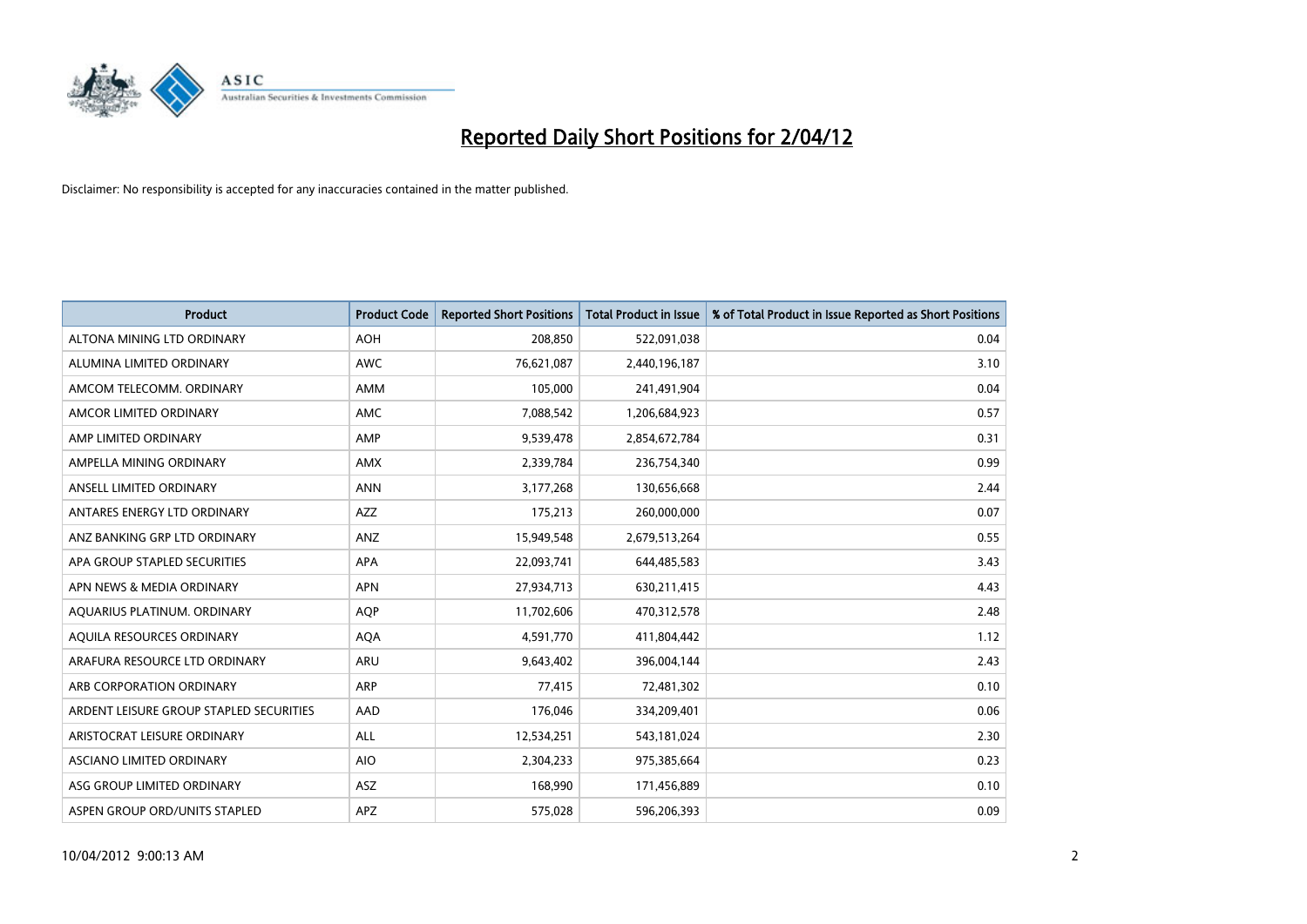

| <b>Product</b>                          | <b>Product Code</b> | <b>Reported Short Positions</b> | <b>Total Product in Issue</b> | % of Total Product in Issue Reported as Short Positions |
|-----------------------------------------|---------------------|---------------------------------|-------------------------------|---------------------------------------------------------|
| ASPIRE MINING LTD ORDINARY              | <b>AKM</b>          | 508,898                         | 620,594,556                   | 0.07                                                    |
| ASTON RES LTD ORDINARY                  | <b>AZT</b>          | 896,146                         | 204,747,813                   | 0.44                                                    |
| ASTRO JAP PROP GROUP STAPLED SECURITIES | AJA                 | 30,216                          | 58,445,002                    | 0.04                                                    |
| ASX LIMITED ORDINARY                    | ASX                 | 4,038,054                       | 175,136,729                   | 2.27                                                    |
| ATLAS IRON LIMITED ORDINARY             | AGO                 | 14,474,772                      | 894,874,560                   | 1.60                                                    |
| AUCKLAND INTERNATION ORDINARY           | AIA                 | 346,323                         | 1,327,230,189                 | 0.03                                                    |
| AURORA OIL & GAS ORDINARY               | <b>AUT</b>          | 5,092,596                       | 411,655,343                   | 1.23                                                    |
| AUSDRILL LIMITED ORDINARY               | ASL                 | 893,991                         | 303,654,821                   | 0.29                                                    |
| AUSENCO LIMITED ORDINARY                | AAX                 | 1,130,948                       | 123,258,843                   | 0.92                                                    |
| AUSGOLD LIMITED ORDINARY                | <b>AUC</b>          | 27,600                          | 120,628,473                   | 0.02                                                    |
| AUSTAL LIMITED ORDINARY                 | ASB                 | 201,870                         | 188,069,638                   | 0.09                                                    |
| AUSTAR UNITED ORDINARY                  | <b>AUN</b>          | 12,021,284                      | 1,271,505,737                 | 0.95                                                    |
| AUSTIN ENGINEERING ORDINARY             | ANG                 | 2,747                           | 72,314,403                    | 0.00                                                    |
| AUSTRALAND PROPERTY STAPLED SECURITY    | <b>ALZ</b>          | 593,565                         | 576,846,597                   | 0.10                                                    |
| AUSTRALIAN AGRICULT, ORDINARY           | AAC                 | 358,882                         | 312,861,135                   | 0.11                                                    |
| AUSTRALIAN INFRASTR. UNITS/ORDINARY     | <b>AIX</b>          | 11,700,096                      | 620,733,944                   | 1.88                                                    |
| AUSTRALIAN PHARM. ORDINARY              | API                 | 110,820                         | 488,115,883                   | 0.02                                                    |
| AUTOMOTIVE HOLDINGS ORDINARY            | AHE                 | 4,404                           | 260,579,682                   | 0.00                                                    |
| AVIENNINGS LIMITED ORDINARY             | <b>AVJ</b>          | 236,201                         | 274,588,694                   | 0.08                                                    |
| AWE LIMITED ORDINARY                    | <b>AWE</b>          | 2,753,348                       | 521,871,941                   | 0.53                                                    |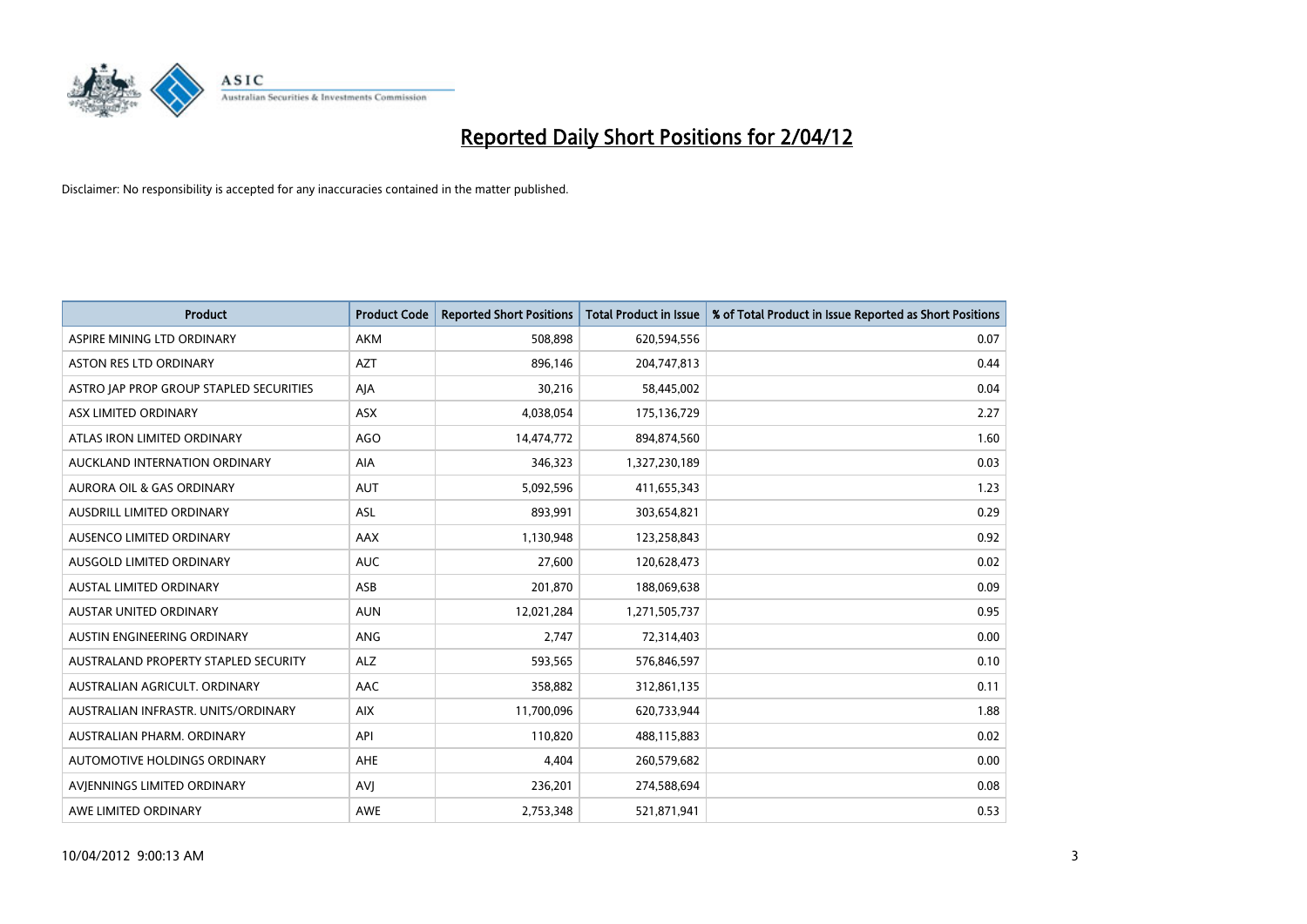

| <b>Product</b>                       | <b>Product Code</b> | <b>Reported Short Positions</b> | <b>Total Product in Issue</b> | % of Total Product in Issue Reported as Short Positions |
|--------------------------------------|---------------------|---------------------------------|-------------------------------|---------------------------------------------------------|
| AZUMAH RESOURCES ORDINARY            | <b>AZM</b>          | 2,477,292                       | 333,614,095                   | 0.74                                                    |
| BANDANNA ENERGY ORDINARY             | <b>BND</b>          | 3,531,336                       | 528,481,199                   | 0.67                                                    |
| BANK OF QUEENSLAND. ORDINARY         | <b>BOQ</b>          | 10,177,758                      | 229,598,329                   | 4.43                                                    |
| <b>BANNERMAN RESOURCES ORDINARY</b>  | <b>BMN</b>          | 10,000                          | 297,244,208                   | 0.00                                                    |
| <b>BASE RES LIMITED ORDINARY</b>     | <b>BSE</b>          | 1,285,734                       | 460,440,029                   | 0.28                                                    |
| <b>BASSARI RESOURCES ORDINARY</b>    | <b>BSR</b>          | 1,155,973                       | 405,448,689                   | 0.28                                                    |
| BATHURST RESOURCES ORDINARY          | <b>BTU</b>          | 39,139,130                      | 693,447,997                   | 5.64                                                    |
| BC IRON LIMITED ORDINARY             | <b>BCI</b>          | 271,330                         | 103,861,000                   | 0.26                                                    |
| BEACH ENERGY LIMITED ORDINARY        | <b>BPT</b>          | 63,016,264                      | 1,115,960,668                 | 5.64                                                    |
| BEADELL RESOURCE LTD ORDINARY        | <b>BDR</b>          | 9,705,848                       | 716,004,752                   | 1.34                                                    |
| BENDIGO AND ADELAIDE ORDINARY        | <b>BEN</b>          | 4,384,366                       | 390,583,655                   | 1.10                                                    |
| BERKELEY RESOURCES ORDINARY          | <b>BKY</b>          | 359,026                         | 174,298,273                   | 0.21                                                    |
| BETASHARES ASX RES ETF UNITS         | <b>ORE</b>          | 94,330                          | 4,220,217                     | 2.24                                                    |
| <b>BHP BILLITON LIMITED ORDINARY</b> | <b>BHP</b>          | 14,897,549                      | 3,211,691,105                 | 0.42                                                    |
| <b>BILLABONG ORDINARY</b>            | <b>BBG</b>          | 22,088,267                      | 255,102,103                   | 8.64                                                    |
| <b>BIOTA HOLDINGS ORDINARY</b>       | <b>BTA</b>          | 338,185                         | 181,853,957                   | 0.18                                                    |
| BLUESCOPE STEEL LTD ORDINARY         | <b>BSL</b>          | 38,371,500                      | 3,349,185,247                 | 1.14                                                    |
| <b>BOART LONGYEAR ORDINARY</b>       | <b>BLY</b>          | 725,565                         | 461,163,412                   | 0.15                                                    |
| <b>BOOM LOGISTICS ORDINARY</b>       | <b>BOL</b>          | 680                             | 468,663,585                   | 0.00                                                    |
| BORAL LIMITED. ORDINARY              | <b>BLD</b>          | 32,832,411                      | 744,778,604                   | 4.42                                                    |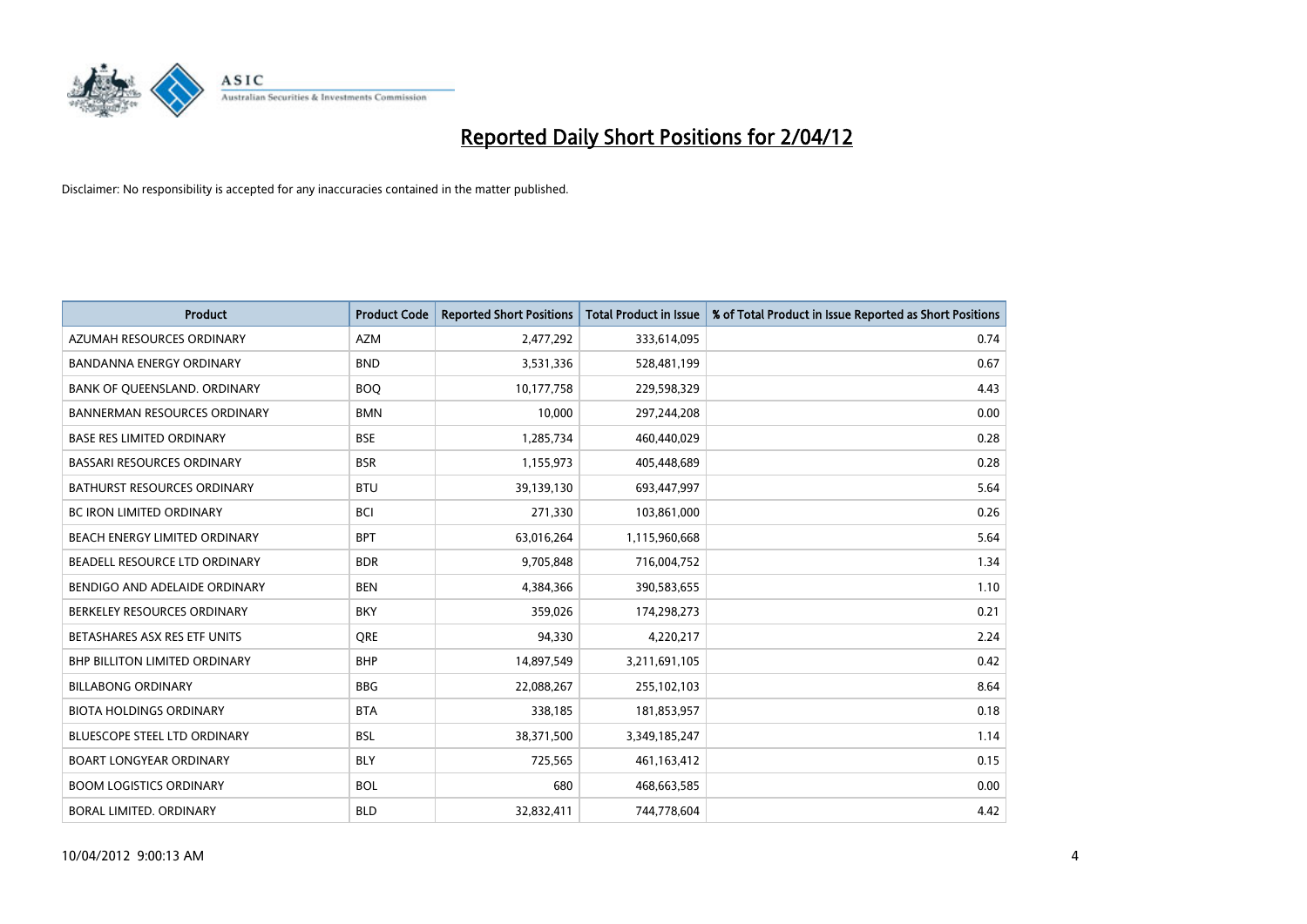

| <b>Product</b>                          | <b>Product Code</b> | <b>Reported Short Positions</b> | <b>Total Product in Issue</b> | % of Total Product in Issue Reported as Short Positions |
|-----------------------------------------|---------------------|---------------------------------|-------------------------------|---------------------------------------------------------|
| BRADKEN LIMITED ORDINARY                | <b>BKN</b>          | 4,931,819                       | 168,629,376                   | 2.92                                                    |
| <b>BRAMBLES LIMITED ORDINARY</b>        | <b>BXB</b>          | 8,647,855                       | 1,480,485,754                 | 0.54                                                    |
| <b>BREVILLE GROUP LTD ORDINARY</b>      | <b>BRG</b>          | 88,042                          | 130,095,322                   | 0.07                                                    |
| BRICKWORKS LIMITED ORDINARY             | <b>BKW</b>          | 19,142                          | 147,567,333                   | 0.01                                                    |
| <b>BROCKMAN RESOURCES ORDINARY</b>      | <b>BRM</b>          | 7,444                           | 145,013,151                   | 0.00                                                    |
| BT INVESTMENT MNGMNT ORDINARY           | <b>BTT</b>          | 2,104                           | 267,906,977                   | 0.00                                                    |
| <b>BURU ENERGY ORDINARY</b>             | <b>BRU</b>          | 7,134,755                       | 234,219,477                   | 3.04                                                    |
| <b>BWP TRUST ORDINARY UNITS</b>         | <b>BWP</b>          | 424,697                         | 525,255,093                   | 0.07                                                    |
| CABCHARGE AUSTRALIA ORDINARY            | CAB                 | 822,956                         | 120,437,014                   | 0.68                                                    |
| CALTEX AUSTRALIA ORDINARY               | <b>CTX</b>          | 6,380,045                       | 270,000,000                   | 2.32                                                    |
| CAMPBELL BROTHERS ORDINARY              | <b>CPB</b>          | 1,736,275                       | 67,503,411                    | 2.61                                                    |
| CAPE LAMBERT RES LTD ORDINARY           | <b>CFE</b>          | 114,343                         | 689,108,792                   | 0.02                                                    |
| CARABELLA RES LTD ORDINARY              | <b>CLR</b>          | 67,606                          | 133,642,797                   | 0.05                                                    |
| <b>CARBON ENERGY ORDINARY</b>           | <b>CNX</b>          | 77,039                          | 772,293,626                   | 0.01                                                    |
| <b>CARDNO LIMITED ORDINARY</b>          | CDD                 | 14,042                          | 137,879,228                   | 0.00                                                    |
| CARNARVON PETROLEUM ORDINARY            | <b>CVN</b>          | 327,378                         | 694,644,634                   | 0.05                                                    |
| CARSALES.COM LTD ORDINARY               | <b>CRZ</b>          | 25,721,334                      | 233,674,223                   | 11.00                                                   |
| CASH CONVERTERS ORDINARY                | CCV                 | 317,919                         | 379,761,025                   | 0.09                                                    |
| CEDAR WOODS PROP. ORDINARY              | <b>CWP</b>          | 693                             | 62,858,325                    | 0.00                                                    |
| CENTRO RETAIL AUST ORD/UNIT STAPLED SEC | <b>CRF</b>          | 8,798,873                       | 1,340,723,189                 | 0.66                                                    |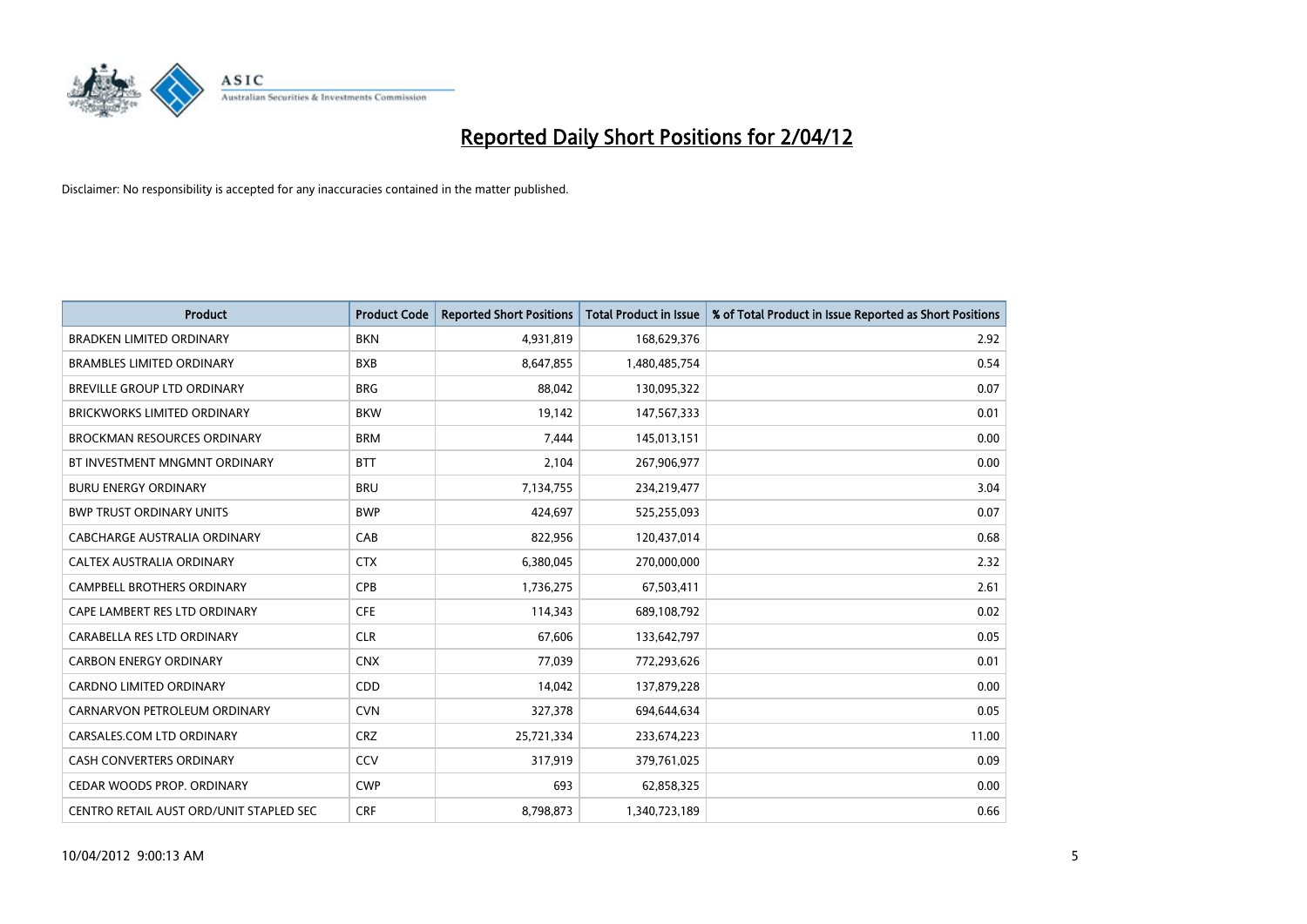

| <b>Product</b>                           | <b>Product Code</b> | <b>Reported Short Positions</b> | <b>Total Product in Issue</b> | % of Total Product in Issue Reported as Short Positions |
|------------------------------------------|---------------------|---------------------------------|-------------------------------|---------------------------------------------------------|
| <b>CERAMIC FUEL CELLS ORDINARY</b>       | <b>CFU</b>          | 78,232                          | 1,366,298,863                 | 0.00                                                    |
| CFS RETAIL PROPERTY UNITS                | <b>CFX</b>          | 57,709,069                      | 2,839,591,911                 | 2.04                                                    |
| CGA MINING LIMITED ORDINARY              | CGX                 | 66,944                          | 334,725,726                   | 0.02                                                    |
| CHALLENGER DIV.PRO. STAPLED UNITS        | <b>CDI</b>          | 115,895                         | 883,903,667                   | 0.01                                                    |
| <b>CHALLENGER INFRAST, STAPLED UNITS</b> | <b>CIF</b>          | 222,661                         | 316,223,785                   | 0.07                                                    |
| <b>CHALLENGER LIMITED ORDINARY</b>       | CGF                 | 2,417,852                       | 548,329,617                   | 0.43                                                    |
| CHARTER HALL GROUP STAPLED US PROHIBIT.  | <b>CHC</b>          | 297,752                         | 308,610,130                   | 0.08                                                    |
| <b>CHARTER HALL OFFICE UNIT</b>          | CQO                 | 7,203,014                       | 493,319,730                   | 1.44                                                    |
| <b>CHARTER HALL RETAIL UNITS</b>         | <b>CQR</b>          | 884,368                         | 299,628,571                   | 0.29                                                    |
| <b>CHORUS LIMITED ORDINARY</b>           | <b>CNU</b>          | 1,474,978                       | 385,082,123                   | 0.39                                                    |
| CITIGOLD CORP LTD ORDINARY               | <b>CTO</b>          | 1,355,317                       | 1,105,078,301                 | 0.12                                                    |
| <b>CLOUGH LIMITED ORDINARY</b>           | <b>CLO</b>          | 112,321                         | 769,716,269                   | 0.01                                                    |
| <b>CNPR GRP UNITS/ORD STAPLED</b>        | <b>CNP</b>          | 2,537                           | 972,414,514                   | 0.00                                                    |
| COAL OF AFRICA LTD ORDINARY              | <b>CZA</b>          | 269,027                         | 662,484,573                   | 0.04                                                    |
| <b>COALSPUR MINES LTD ORDINARY</b>       | <b>CPL</b>          | 7,730,713                       | 620,659,899                   | 1.23                                                    |
| COALWORKS LIMITED ORDINARY               | <b>CWK</b>          | 27,689                          | 149,088,955                   | 0.02                                                    |
| COBAR CONSOLIDATED ORDINARY              | CCU                 | 217,416                         | 208,868,037                   | 0.10                                                    |
| COCA-COLA AMATIL ORDINARY                | <b>CCL</b>          | 11,257,612                      | 759,567,552                   | 1.47                                                    |
| <b>COCHLEAR LIMITED ORDINARY</b>         | <b>COH</b>          | 6,192,928                       | 56,929,432                    | 10.87                                                   |
| <b>COCKATOO COAL ORDINARY</b>            | <b>COK</b>          | 5,715,595                       | 1,016,196,908                 | 0.56                                                    |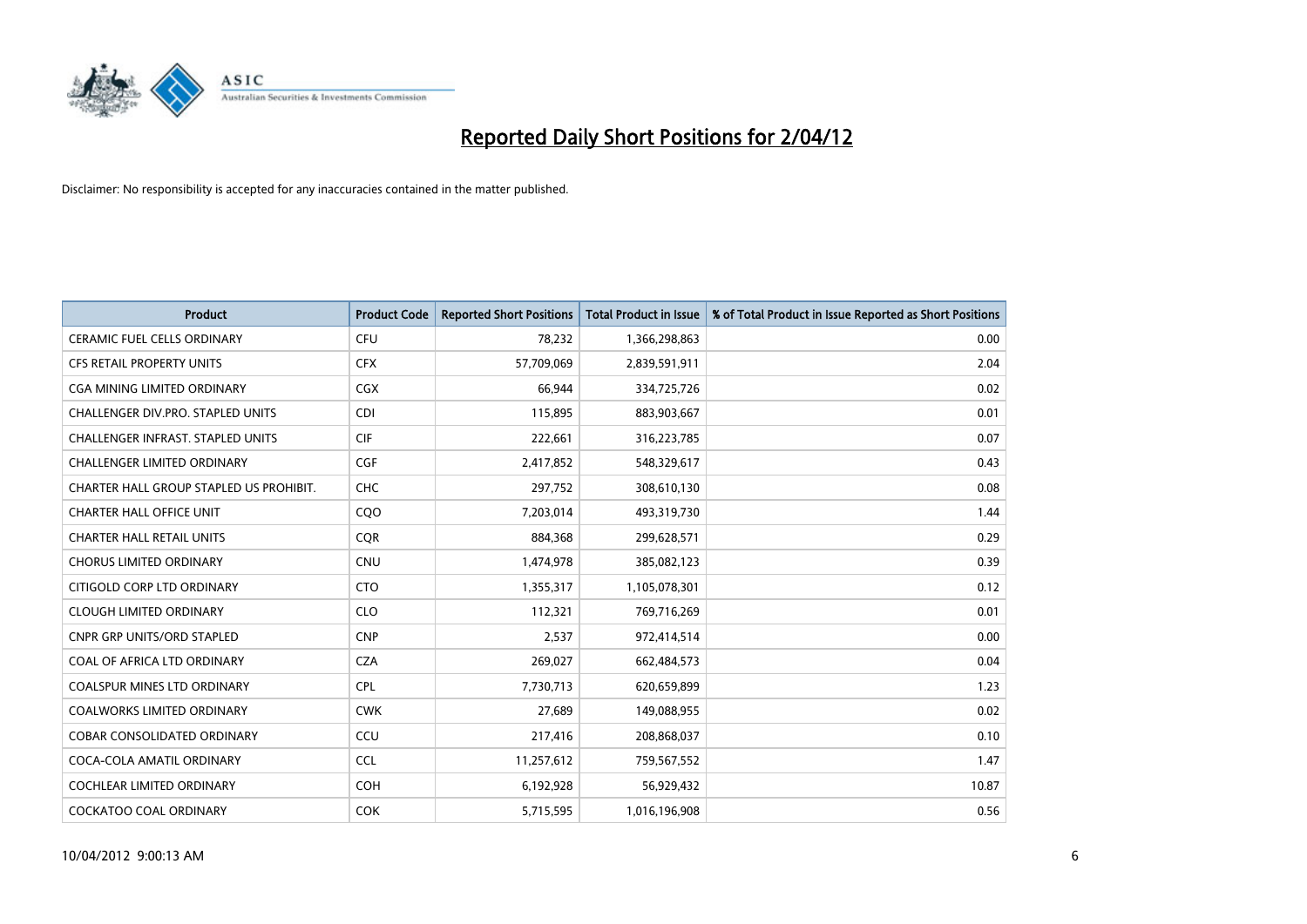

| <b>Product</b>                          | <b>Product Code</b> | <b>Reported Short Positions</b> | <b>Total Product in Issue</b> | % of Total Product in Issue Reported as Short Positions |
|-----------------------------------------|---------------------|---------------------------------|-------------------------------|---------------------------------------------------------|
| <b>COKAL LTD ORDINARY</b>               | <b>CKA</b>          | 137,424                         | 411,046,892                   | 0.03                                                    |
| COLLINS FOODS LTD ORDINARY              | <b>CKF</b>          | 23,670                          | 93,000,003                    | 0.03                                                    |
| COMMONWEALTH BANK, ORDINARY             | <b>CBA</b>          | 27,318,637                      | 1,581,280,593                 | 1.72                                                    |
| COMMONWEALTH PROP ORDINARY UNITS        | <b>CPA</b>          | 33,050,345                      | 2,389,601,065                 | 1.37                                                    |
| <b>COMPASS RESOURCES ORDINARY</b>       | <b>CMR</b>          | 63,000                          | 1,403,744,100                 | 0.00                                                    |
| <b>COMPUTERSHARE LTD ORDINARY</b>       | <b>CPU</b>          | 12,053,833                      | 555,664,059                   | 2.15                                                    |
| CONSOLIDATED MEDIA, ORDINARY            | <b>CMI</b>          | 1,064,282                       | 561,834,996                   | 0.19                                                    |
| CONTINENTAL COAL LTD ORDINARY           | <b>CCC</b>          | 285,527                         | 421,018,421                   | 0.07                                                    |
| <b>CREDIT CORP GROUP ORDINARY</b>       | CCP                 | 4,756                           | 45,571,114                    | 0.01                                                    |
| <b>CROMWELL PROP STAPLED SECURITIES</b> | <b>CMW</b>          | 758,936                         | 1,168,086,516                 | 0.07                                                    |
| <b>CROWN LIMITED ORDINARY</b>           | <b>CWN</b>          | 4,029,147                       | 728,394,185                   | 0.56                                                    |
| <b>CSG LIMITED ORDINARY</b>             | <b>CSV</b>          | 609,563                         | 282,567,499                   | 0.21                                                    |
| <b>CSL LIMITED ORDINARY</b>             | <b>CSL</b>          | 9,927,173                       | 516,624,130                   | 1.91                                                    |
| <b>CSR LIMITED ORDINARY</b>             | <b>CSR</b>          | 26,143,108                      | 506,000,315                   | 5.16                                                    |
| <b>CUDECO LIMITED ORDINARY</b>          | CDU                 | 2,835,456                       | 190,709,873                   | 1.50                                                    |
| <b>CUE ENERGY RESOURCE ORDINARY</b>     | <b>CUE</b>          | 3,042,041                       | 695,153,053                   | 0.43                                                    |
| <b>CUSTOMERS LIMITED ORDINARY</b>       | <b>CUS</b>          | 16,426                          | 134,869,357                   | 0.01                                                    |
| DART ENERGY LTD ORDINARY                | <b>DTE</b>          | 11,268,364                      | 736,141,536                   | 1.51                                                    |
| DAVID JONES LIMITED ORDINARY            | <b>DJS</b>          | 54, 373, 372                    | 524,940,325                   | 10.35                                                   |
| DECMIL GROUP LIMITED ORDINARY           | <b>DCG</b>          | 7,731                           | 166,492,757                   | 0.00                                                    |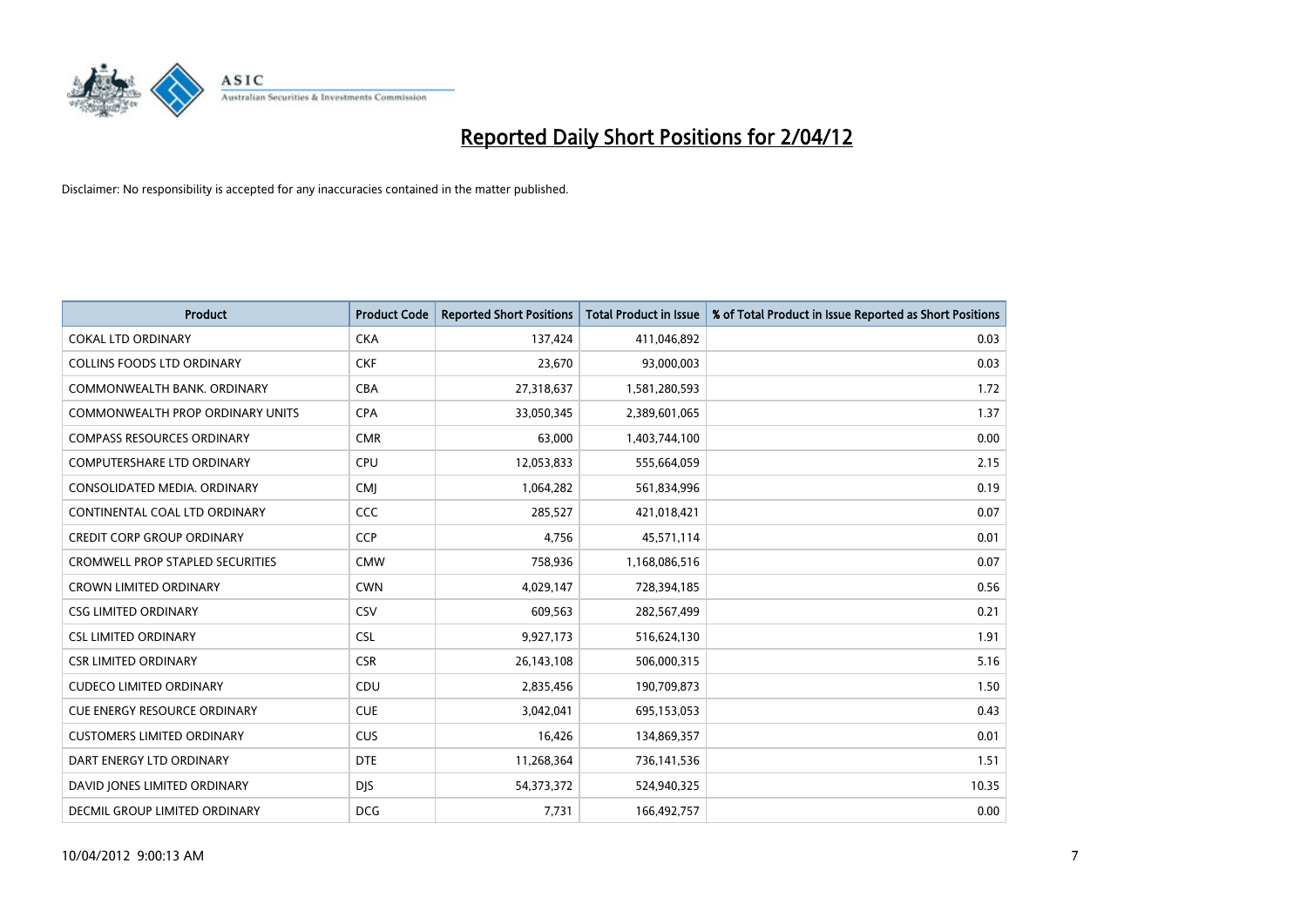

| <b>Product</b>                     | <b>Product Code</b> | <b>Reported Short Positions</b> | <b>Total Product in Issue</b> | % of Total Product in Issue Reported as Short Positions |
|------------------------------------|---------------------|---------------------------------|-------------------------------|---------------------------------------------------------|
| DEEP YELLOW LIMITED ORDINARY       | <b>DYL</b>          | 668                             | 1,128,736,403                 | 0.00                                                    |
| DEXUS PROPERTY GROUP STAPLED UNITS | <b>DXS</b>          | 16,735,620                      | 4,839,024,176                 | 0.33                                                    |
| DISCOVERY METALS LTD ORDINARY      | <b>DML</b>          | 9,471,726                       | 442,128,231                   | 2.17                                                    |
| DOMINO PIZZA ENTERPR ORDINARY      | <b>DMP</b>          | 1,320,128                       | 69,899,674                    | 1.89                                                    |
| DOWNER EDI LIMITED ORDINARY        | <b>DOW</b>          | 5,765,135                       | 429,100,296                   | 1.35                                                    |
| DRILLSEARCH ENERGY ORDINARY        | <b>DLS</b>          | 1,442,000                       | 337,449,196                   | 0.42                                                    |
| DUET GROUP STAPLED US PROHIBIT.    | <b>DUE</b>          | 14,859,668                      | 1,109,831,386                 | 1.35                                                    |
| DULUXGROUP LIMITED ORDINARY        | <b>DLX</b>          | 8,043,284                       | 367,456,259                   | 2.20                                                    |
| ECHO ENTERTAINMENT ORDINARY        | <b>EGP</b>          | 52,444,020                      | 688,019,737                   | 7.61                                                    |
| <b>ELDERS LIMITED ORDINARY</b>     | <b>ELD</b>          | 20,370,414                      | 448,598,480                   | 4.54                                                    |
| ELDORADO GOLD CORP CDI 1:1         | EAU                 | 39,148                          | 9,113,985                     | 0.43                                                    |
| ELEMENTAL MINERALS ORDINARY        | <b>ELM</b>          | 296,472                         | 243,614,280                   | 0.12                                                    |
| ELEMENTOS LIMITED ORDINARY         | <b>ELT</b>          | 16                              | 82,383,526                    | 0.00                                                    |
| <b>EMECO HOLDINGS ORDINARY</b>     | <b>EHL</b>          | 1,458,743                       | 631,237,586                   | 0.23                                                    |
| <b>ENDEAVOUR MIN CORP CDI 1:1</b>  | <b>EVR</b>          | 58,415                          | 119,067,827                   | 0.04                                                    |
| ENERGY RESOURCES ORDINARY 'A'      | ERA                 | 8,202,592                       | 517,725,062                   | 1.59                                                    |
| ENERGY WORLD CORPOR. ORDINARY      | <b>EWC</b>          | 26,234,703                      | 1,734,166,672                 | 1.49                                                    |
| ENVESTRA LIMITED ORDINARY          | <b>ENV</b>          | 4,293,884                       | 1,547,890,032                 | 0.27                                                    |
| EQUATORIAL RES LTD ORDINARY        | EQX                 | 16,139                          | 115,148,553                   | 0.01                                                    |
| EUROZ LIMITED ORDINARY             | EZL                 | 43,230                          | 143,606,882                   | 0.03                                                    |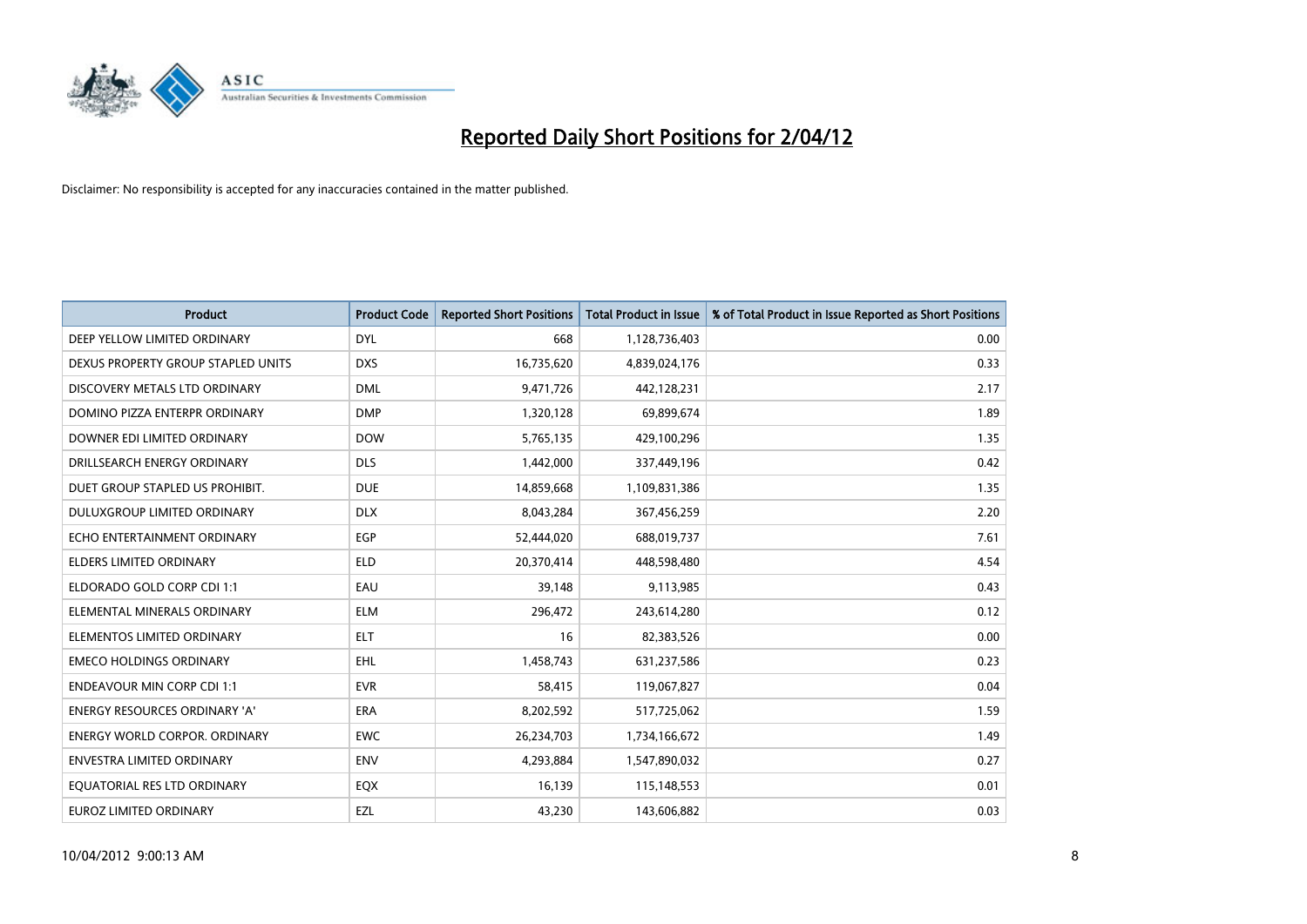

| <b>Product</b>                        | <b>Product Code</b> | <b>Reported Short Positions</b> | <b>Total Product in Issue</b> | % of Total Product in Issue Reported as Short Positions |
|---------------------------------------|---------------------|---------------------------------|-------------------------------|---------------------------------------------------------|
| EVOLUTION MINING LTD ORDINARY         | <b>EVN</b>          | 3,185,340                       | 707,105,713                   | 0.45                                                    |
| EXCO RESOURCES LTD ORDINARY           | <b>EXS</b>          | 55,590                          | 356,044,187                   | 0.01                                                    |
| <b>EXTRACT RESOURCES ORDINARY</b>     | <b>EXT</b>          | 159,070                         | 252,220,823                   | 0.06                                                    |
| FAIRFAX MEDIA LTD ORDINARY            | <b>FXJ</b>          | 266,751,676                     | 2,351,955,725                 | 11.35                                                   |
| <b>FANTASTIC HOLDINGS ORDINARY</b>    | <b>FAN</b>          | 99,000                          | 102,739,538                   | 0.10                                                    |
| <b>FAR LTD ORDINARY</b>               | <b>FAR</b>          | 26,062,250                      | 2,150,080,157                 | 1.21                                                    |
| FISHER & PAYKEL H. ORDINARY           | <b>FPH</b>          | 5,000                           | 530,053,399                   | 0.00                                                    |
| FKP PROPERTY GROUP STAPLED SECURITIES | <b>FKP</b>          | 36,446,909                      | 1,197,968,723                 | 3.04                                                    |
| FLEETWOOD CORP ORDINARY               | <b>FWD</b>          | 99,528                          | 58,918,235                    | 0.17                                                    |
| FLETCHER BUILDING ORDINARY            | <b>FBU</b>          | 11,542,367                      | 680,739,504                   | 1.69                                                    |
| FLEXIGROUP LIMITED ORDINARY           | FXL                 | 22,034                          | 279,268,329                   | 0.00                                                    |
| <b>FLIGHT CENTRE ORDINARY</b>         | <b>FLT</b>          | 9,353,338                       | 100,017,679                   | 9.34                                                    |
| FLINDERS MINES LTD ORDINARY           | <b>FMS</b>          | 11,001,630                      | 1,821,300,404                 | 0.62                                                    |
| <b>FOCUS MINERALS LTD ORDINARY</b>    | <b>FML</b>          | 372,965                         | 4,320,773,701                 | 0.00                                                    |
| <b>FORGE GROUP LIMITED ORDINARY</b>   | FGE                 | 161,946                         | 83,469,014                    | 0.19                                                    |
| FORTESCUE METALS GRP ORDINARY         | <b>FMG</b>          | 102,883,141                     | 3,113,798,659                 | 3.28                                                    |
| <b>G.U.D. HOLDINGS ORDINARY</b>       | GUD                 | 831,929                         | 70,803,455                    | 1.18                                                    |
| <b>GALAXY RESOURCES ORDINARY</b>      | <b>GXY</b>          | 3,683,916                       | 323,327,000                   | 1.13                                                    |
| <b>GEODYNAMICS LIMITED ORDINARY</b>   | GDY                 | 850                             | 406,452,608                   | 0.00                                                    |
| <b>GINDALBIE METALS LTD ORDINARY</b>  | GBG                 | 29,399,090                      | 1,247,487,454                 | 2.36                                                    |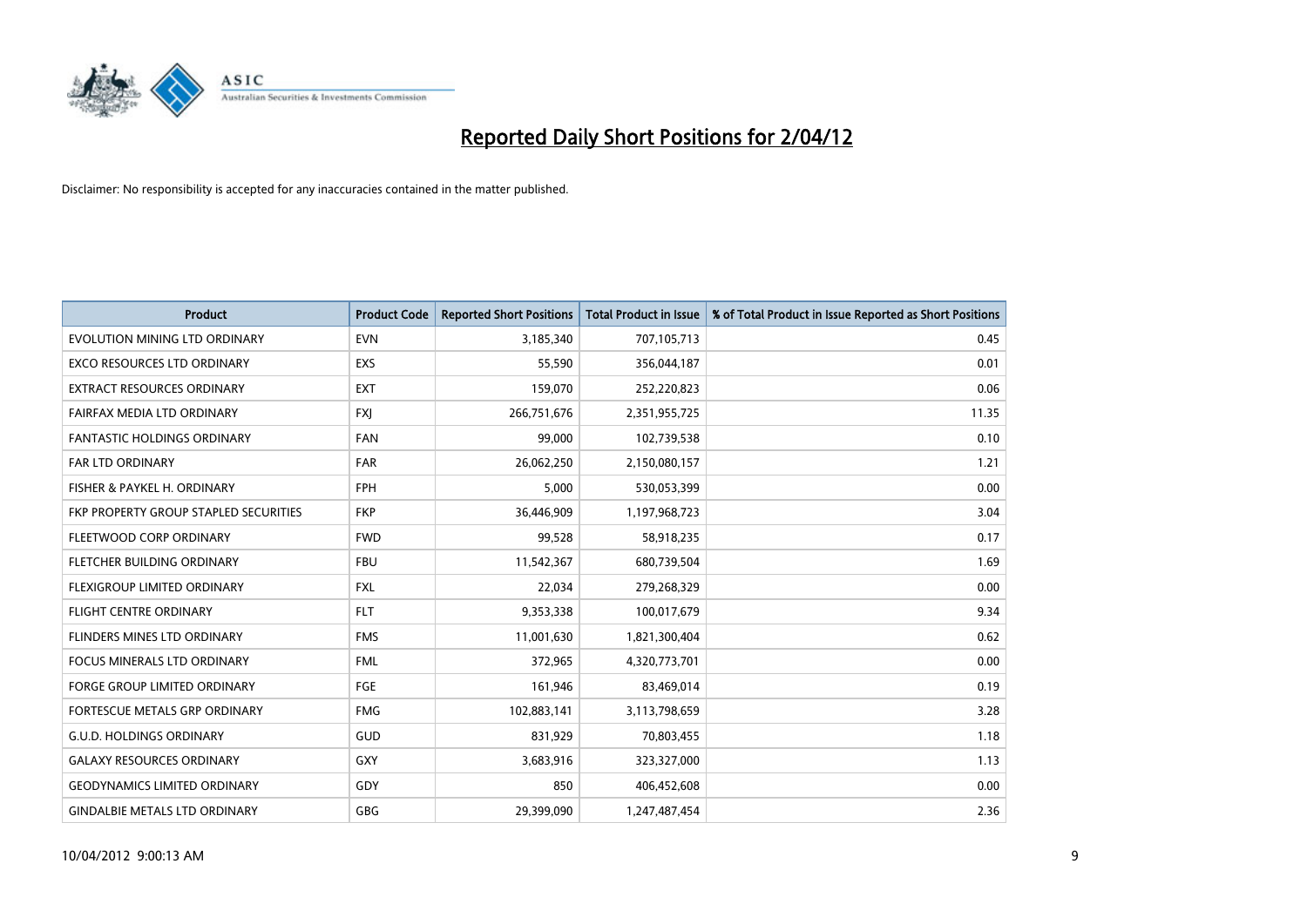

| <b>Product</b>                                   | <b>Product Code</b> | <b>Reported Short Positions</b> | <b>Total Product in Issue</b> | % of Total Product in Issue Reported as Short Positions |
|--------------------------------------------------|---------------------|---------------------------------|-------------------------------|---------------------------------------------------------|
| <b>GLOUCESTER COAL ORDINARY</b>                  | GCL                 | 1,084,370                       | 202,905,967                   | 0.52                                                    |
| <b>GOLD ROAD RES LTD ORDINARY</b>                | GOR                 | 297,008                         | 389,950,665                   | 0.08                                                    |
| <b>GOLDEN RIM RESOURCES ORDINARY</b>             | <b>GMR</b>          | 110,651                         | 413,306,231                   | 0.03                                                    |
| <b>GOODMAN FIELDER, ORDINARY</b>                 | <b>GFF</b>          | 34,249,347                      | 1,955,559,207                 | 1.75                                                    |
| <b>GOODMAN GROUP STAPLED US PROHIBIT.</b>        | <b>GMG</b>          | 42,027,422                      | 7,735,816,741                 | 0.53                                                    |
| <b>GPT GROUP STAPLED SEC.</b>                    | GPT                 | 9,888,681                       | 1,805,662,372                 | 0.52                                                    |
| <b>GRAINCORP LIMITED A CLASS ORDINARY</b>        | <b>GNC</b>          | 676,229                         | 198,318,900                   | 0.33                                                    |
| <b>GRANGE RESOURCES. ORDINARY</b>                | GRR                 | 136,217                         | 1,154,766,592                 | 0.01                                                    |
| <b>GREENLAND MIN EN LTD ORDINARY</b>             | GGG                 | 3,240,151                       | 416,390,488                   | 0.78                                                    |
| <b>GROWTHPOINT PROPERTY ORD/UNIT STAPLED SEC</b> | GOZ                 | 101,324                         | 291,904,374                   | 0.03                                                    |
| <b>GRYPHON MINERALS LTD ORDINARY</b>             | <b>GRY</b>          | 4,989,129                       | 348,264,983                   | 1.43                                                    |
| <b>GUILDFORD COAL LTD ORDINARY</b>               | <b>GUF</b>          | 1,322,734                       | 275,363,771                   | 0.49                                                    |
| <b>GUNNS LIMITED ORDINARY</b>                    | <b>GNS</b>          | 61,494,655                      | 848,401,559                   | 7.23                                                    |
| <b>GWA GROUP LTD ORDINARY</b>                    | <b>GWA</b>          | 10,002,564                      | 302,005,514                   | 3.31                                                    |
| <b>HARVEY NORMAN ORDINARY</b>                    | <b>HVN</b>          | 77,839,934                      | 1,062,316,784                 | 7.31                                                    |
| HASTIE GROUP LIMITED ORDINARY                    | <b>HST</b>          | 229,415                         | 137,353,504                   | 0.16                                                    |
| HASTINGS DIVERSIFIED STAPLED SECURITY            | <b>HDF</b>          | 4,082,286                       | 530,001,072                   | 0.77                                                    |
| <b>HAVILAH RESOURCES NL ORDINARY</b>             | <b>HAV</b>          | 75,177                          | 101,311,223                   | 0.07                                                    |
| <b>HENDERSON GROUP CDI 1:1</b>                   | HGG                 | 17,747,794                      | 653,764,818                   | 2.73                                                    |
| HEA HOLDINGS LIMITED ORDINARY                    | <b>HFA</b>          | 3,809                           | 117,332,831                   | 0.00                                                    |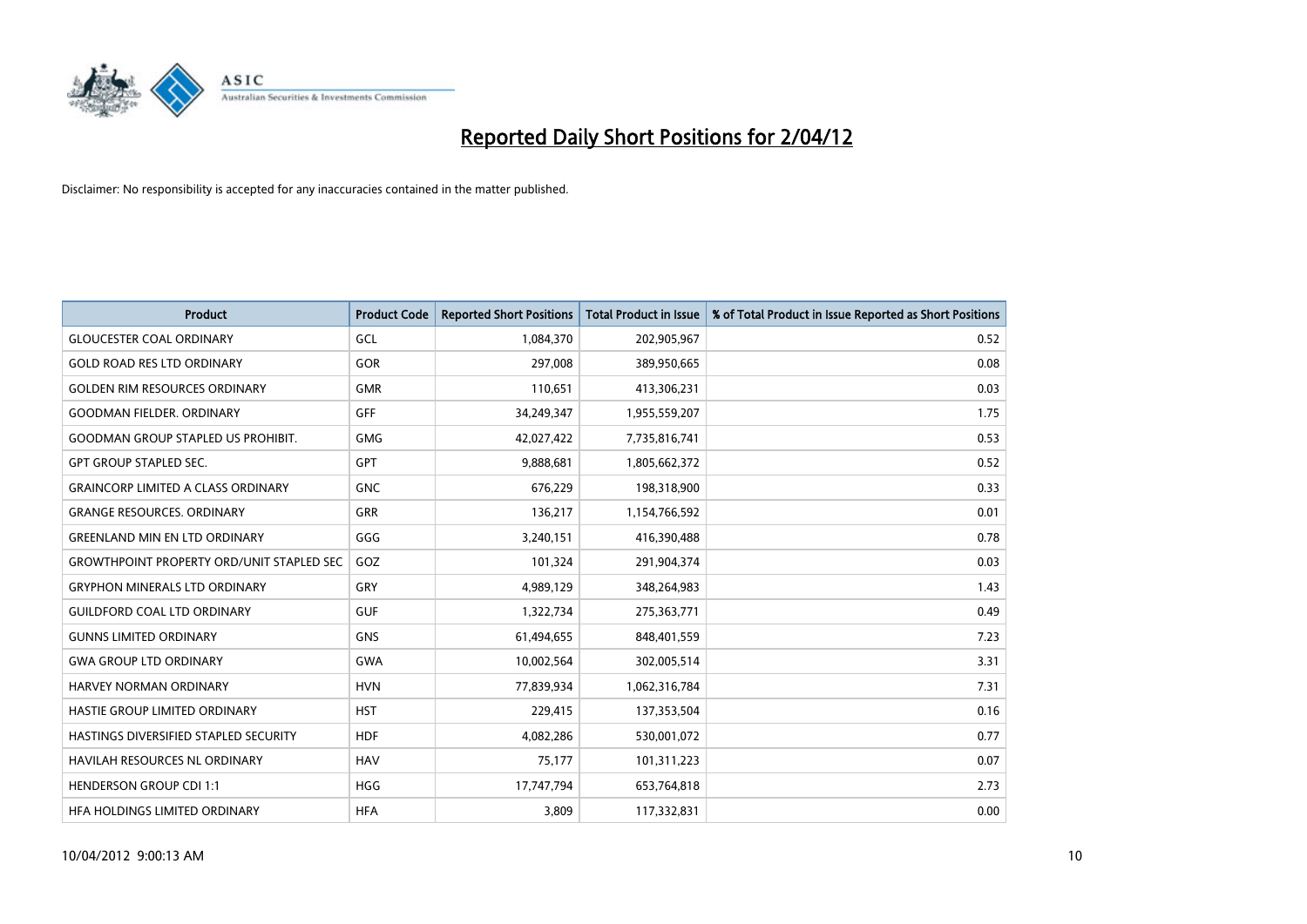

| <b>Product</b>                         | <b>Product Code</b> | <b>Reported Short Positions</b> | <b>Total Product in Issue</b> | % of Total Product in Issue Reported as Short Positions |
|----------------------------------------|---------------------|---------------------------------|-------------------------------|---------------------------------------------------------|
| <b>HIGHLANDS PACIFIC ORDINARY</b>      | <b>HIG</b>          | 77,597                          | 686,202,481                   | 0.01                                                    |
| HILLGROVE RES LTD ORDINARY             | <b>HGO</b>          | 13,996,494                      | 793,698,575                   | 1.76                                                    |
| HILLS HOLDINGS LTD ORDINARY            | <b>HIL</b>          | 3,402,696                       | 246,500,444                   | 1.36                                                    |
| HORIZON OIL LIMITED ORDINARY           | <b>HZN</b>          | 29,398,045                      | 1,130,811,515                 | 2.60                                                    |
| <b>IINET LIMITED ORDINARY</b>          | <b>IIN</b>          | 40,036                          | 160,968,847                   | 0.01                                                    |
| <b>ILUKA RESOURCES ORDINARY</b>        | <b>ILU</b>          | 29,281,168                      | 418,700,517                   | 6.97                                                    |
| <b>IMDEX LIMITED ORDINARY</b>          | <b>IMD</b>          | 459,425                         | 205,055,435                   | 0.22                                                    |
| IMF (AUSTRALIA) LTD ORDINARY           | <b>IMF</b>          | 70,166                          | 123,828,193                   | 0.06                                                    |
| <b>INCITEC PIVOT ORDINARY</b>          | IPL                 | 6,123,998                       | 1,628,730,107                 | 0.38                                                    |
| <b>INDEPENDENCE GROUP ORDINARY</b>     | <b>IGO</b>          | 7,411,085                       | 232,882,535                   | 3.15                                                    |
| INDOPHIL RESOURCES ORDINARY            | <b>IRN</b>          | 489,224                         | 1,203,146,194                 | 0.03                                                    |
| <b>INDUSTREA LIMITED ORDINARY</b>      | IDL                 | 634,652                         | 368,992,435                   | 0.17                                                    |
| INFIGEN ENERGY STAPLED SECURITIES      | <b>IFN</b>          | 4,272,052                       | 762,265,972                   | 0.57                                                    |
| <b>INSURANCE AUSTRALIA ORDINARY</b>    | IAG                 | 5,633,960                       | 2,079,034,021                 | 0.26                                                    |
| INTEGRA MINING LTD, ORDINARY           | <b>IGR</b>          | 6,556,382                       | 846,293,881                   | 0.76                                                    |
| <b>INTREPID MINES ORDINARY</b>         | <b>IAU</b>          | 3,769,198                       | 524,428,289                   | 0.72                                                    |
| INVESTA OFFICE FUND STAPLED SECURITIES | <b>IOF</b>          | 6,145,290                       | 2,456,164,091                 | 0.25                                                    |
| <b>INVOCARE LIMITED ORDINARY</b>       | IVC                 | 2,158,444                       | 110,030,298                   | 1.95                                                    |
| <b>ION LIMITED ORDINARY</b>            | <b>ION</b>          | 164,453                         | 256,365,105                   | 0.06                                                    |
| <b>IOOF HOLDINGS LTD ORDINARY</b>      | IFL                 | 667,176                         | 229,794,395                   | 0.29                                                    |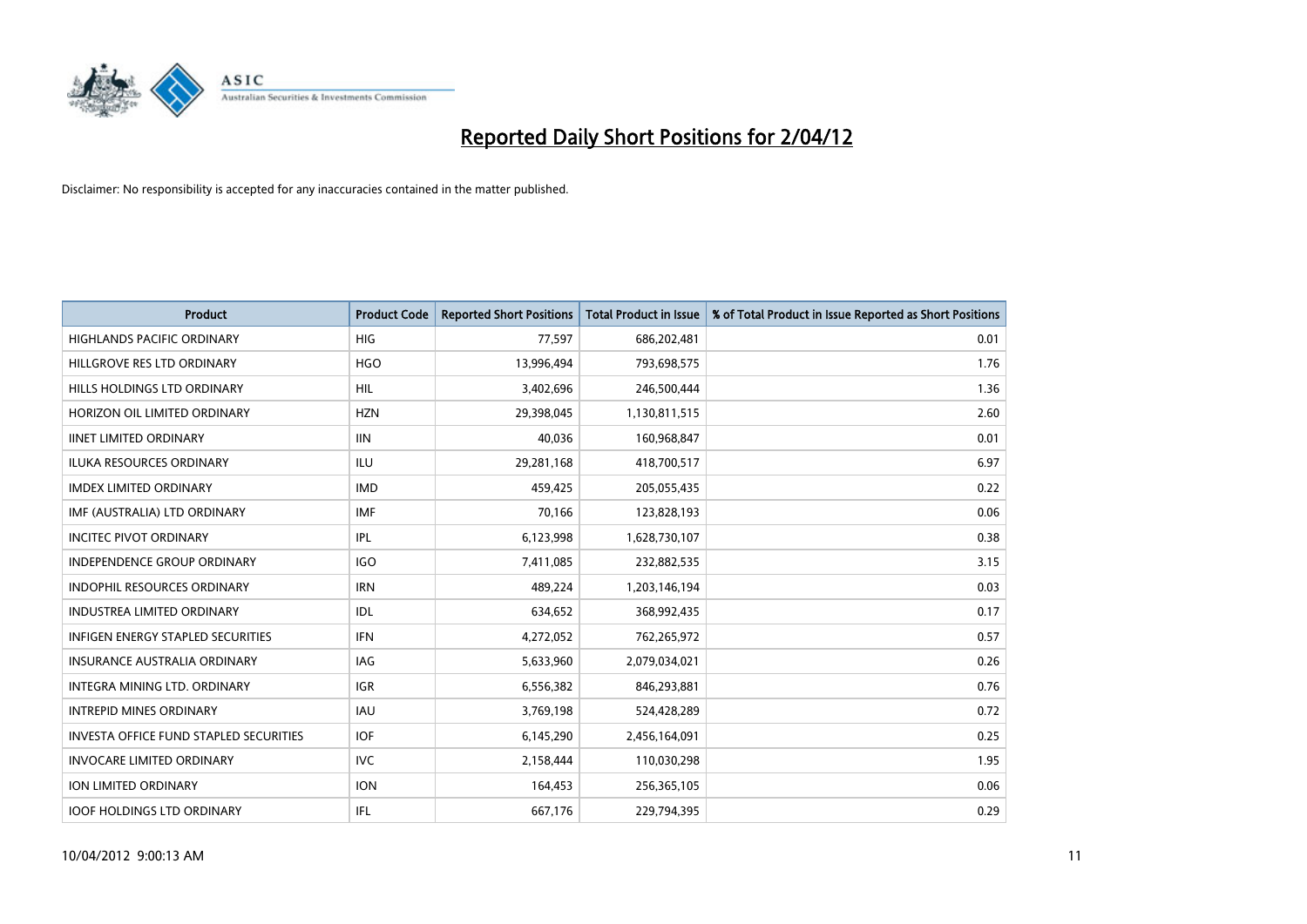

| <b>Product</b>                            | <b>Product Code</b> | <b>Reported Short Positions</b> | <b>Total Product in Issue</b> | % of Total Product in Issue Reported as Short Positions |
|-------------------------------------------|---------------------|---------------------------------|-------------------------------|---------------------------------------------------------|
| <b>IRESS MARKET TECH. ORDINARY</b>        | <b>IRE</b>          | 1,935,471                       | 127,036,010                   | 1.50                                                    |
| <b>IRON ORE HOLDINGS ORDINARY</b>         | <b>IOH</b>          | 58,430                          | 166,637,005                   | 0.03                                                    |
| ISHARES MSCI AUS 200 ISHARES MSCI AUS 200 | <b>IOZ</b>          | 43,462                          | 4,352,373                     | 1.00                                                    |
| ISHARES S&P HIGH DIV ISHARES S&P HIGH DIV | <b>IHD</b>          | 98,499                          | 2,903,027                     | 3.39                                                    |
| ISHARES SMALL ORDS ISHARES SMALL ORDS     | <b>ISO</b>          | 712,137                         | 5,703,165                     | 12.49                                                   |
| <b>IVANHOE AUSTRALIA ORDINARY</b>         | <b>IVA</b>          | 2,025,892                       | 553,921,745                   | 0.36                                                    |
| JAMES HARDIE INDUST CHESS DEPOSITARY INT  | <b>JHX</b>          | 16,914,785                      | 437,172,017                   | 3.85                                                    |
| <b>JB HI-FI LIMITED ORDINARY</b>          | <b>IBH</b>          | 21,470,146                      | 98,850,643                    | 21.73                                                   |
| <b>JUPITER MINES ORDINARY</b>             | <b>IMS</b>          | 349                             | 1,806,834,044                 | 0.00                                                    |
| <b>KAGARA LTD ORDINARY</b>                | <b>KZL</b>          | 9,712,581                       | 798,953,117                   | 1.19                                                    |
| KANGAROO RES LTD ORDINARY                 | <b>KRL</b>          | 114,339                         | 3,434,430,012                 | 0.00                                                    |
| KAROON GAS AUSTRALIA ORDINARY             | <b>KAR</b>          | 1,714,302                       | 221,420,769                   | 0.76                                                    |
| KATHMANDU HOLD LTD ORDINARY               | <b>KMD</b>          | 1,682,636                       | 200,000,000                   | 0.84                                                    |
| <b>KBL MINING LIMITED ORDINARY</b>        | KBL                 | 1,820                           | 240,146,268                   | 0.00                                                    |
| KENTOR GOLD LIMITED ORDINARY              | KGL                 | 16,490                          | 106,209,874                   | 0.02                                                    |
| KEYBRIDGE CAPITAL ORDINARY                | <b>KBC</b>          |                                 | 172,070,564                   | 0.00                                                    |
| KINGSGATE CONSOLID. ORDINARY              | <b>KCN</b>          | 5,854,417                       | 151,169,756                   | 3.89                                                    |
| KINGSROSE MINING LTD ORDINARY             | <b>KRM</b>          | 189,744                         | 277,687,401                   | 0.06                                                    |
| LEIGHTON HOLDINGS ORDINARY                | LEI                 | 9,744,026                       | 337,087,596                   | 2.90                                                    |
| LEND LEASE GROUP UNIT/ORD STAPLED         | LLC                 | 2,787,964                       | 571,804,090                   | 0.47                                                    |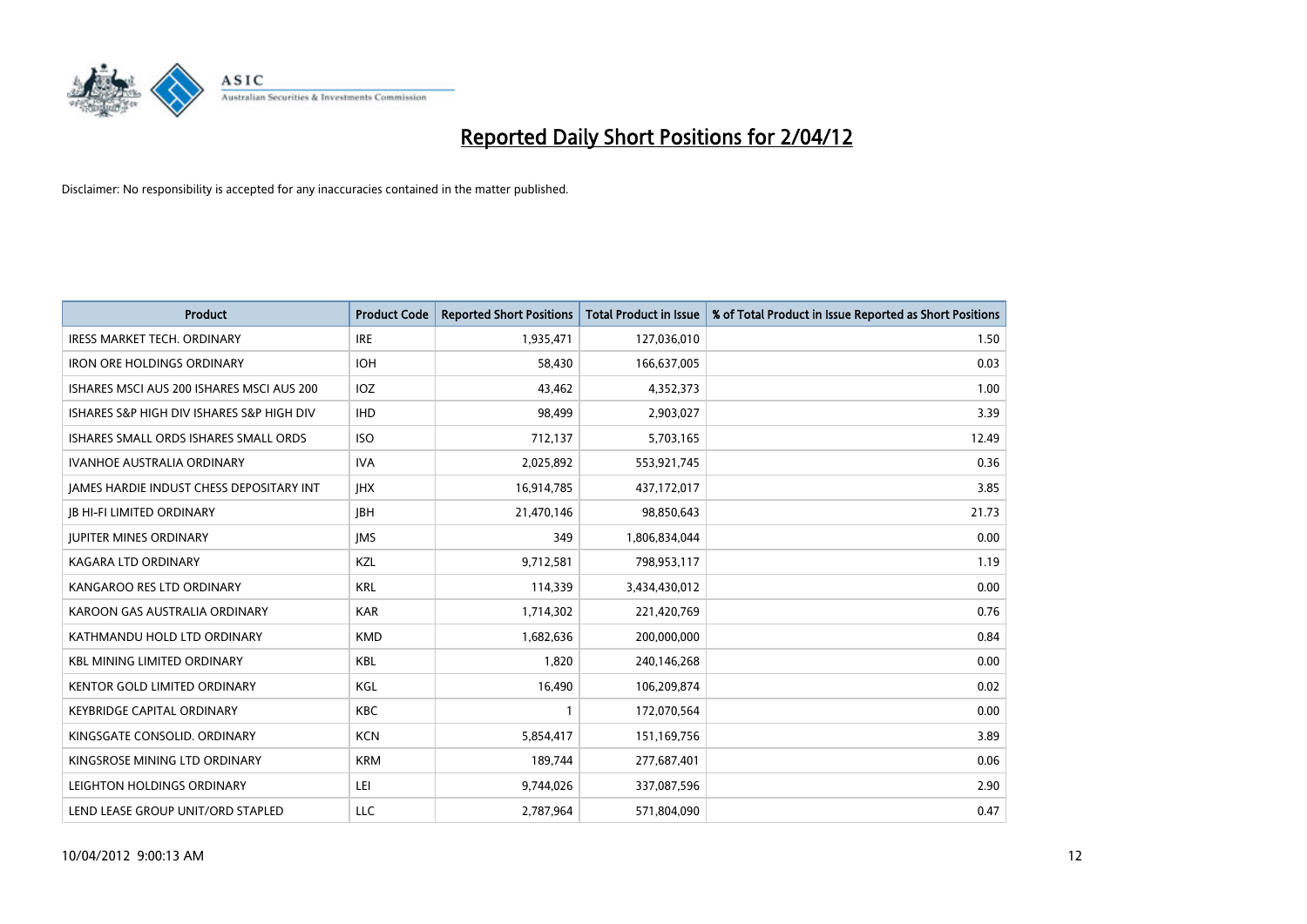

| <b>Product</b>                        | <b>Product Code</b> | <b>Reported Short Positions</b> | <b>Total Product in Issue</b> | % of Total Product in Issue Reported as Short Positions |
|---------------------------------------|---------------------|---------------------------------|-------------------------------|---------------------------------------------------------|
| LINC ENERGY LTD ORDINARY              | <b>LNC</b>          | 14,976,364                      | 504,487,631                   | 2.93                                                    |
| LIQUEFIED NATURAL ORDINARY            | <b>LNG</b>          | 272,800                         | 267,699,015                   | 0.10                                                    |
| <b>LYNAS CORPORATION ORDINARY</b>     | <b>LYC</b>          | 150,101,003                     | 1,714,496,913                 | 8.76                                                    |
| M2 TELECOMMUNICATION ORDINARY         | <b>MTU</b>          | 347,394                         | 124,543,385                   | 0.27                                                    |
| <b>MACA LIMITED ORDINARY</b>          | <b>MLD</b>          | 179,614                         | 150,000,000                   | 0.12                                                    |
| <b>MACMAHON HOLDINGS ORDINARY</b>     | <b>MAH</b>          | 3,127,332                       | 738,631,705                   | 0.42                                                    |
| MACO ATLAS ROADS GRP ORDINARY STAPLED | <b>MOA</b>          | 13,366,500                      | 464,279,594                   | 2.88                                                    |
| MACQUARIE GROUP LTD ORDINARY          | <b>MOG</b>          | 7,326,893                       | 348,584,383                   | 2.07                                                    |
| MARENGO MINING ORDINARY               | <b>MGO</b>          | 39,850                          | 1,002,559,863                 | 0.00                                                    |
| <b>MATRIX C &amp; E LTD ORDINARY</b>  | <b>MCE</b>          | 562,232                         | 77,081,507                    | 0.72                                                    |
| MAVERICK DRILLING ORDINARY            | <b>MAD</b>          | 200,000                         | 267,454,286                   | 0.08                                                    |
| MCMILLAN SHAKESPEARE ORDINARY         | <b>MMS</b>          | 86,601                          | 74,523,965                    | 0.11                                                    |
| MEDUSA MINING LTD ORDINARY            | <b>MML</b>          | 2,653,111                       | 188,903,911                   | 1.40                                                    |
| MELBOURNE IT LIMITED ORDINARY         | MLB                 | 8,022                           | 81,352,178                    | 0.01                                                    |
| MEO AUSTRALIA LTD ORDINARY            | <b>MEO</b>          | 6,051,964                       | 539,913,260                   | 1.13                                                    |
| MERMAID MARINE ORDINARY               | <b>MRM</b>          | 400,111                         | 219,311,642                   | 0.18                                                    |
| MESOBLAST LIMITED ORDINARY            | <b>MSB</b>          | 13,864,405                      | 284,478,361                   | 4.87                                                    |
| METALS X LIMITED ORDINARY             | <b>MLX</b>          | 291,104                         | 1,320,540,009                 | 0.03                                                    |
| METCASH LIMITED ORDINARY              | <b>MTS</b>          | 39,846,407                      | 771,345,864                   | 5.13                                                    |
| METGASCO LIMITED ORDINARY             | <b>MEL</b>          | 82,413                          | 337,414,140                   | 0.02                                                    |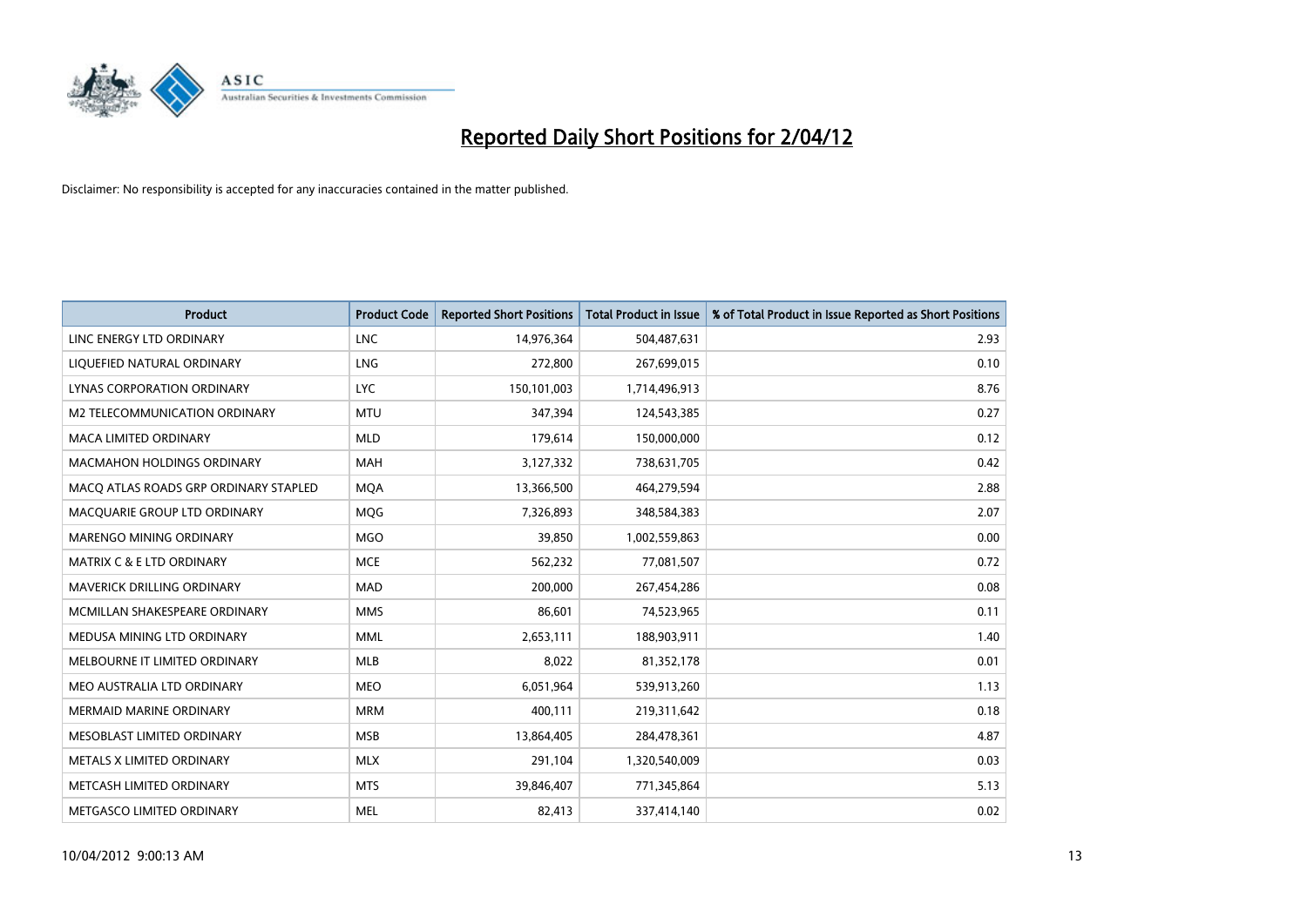

| <b>Product</b>                    | <b>Product Code</b> | <b>Reported Short Positions</b> | <b>Total Product in Issue</b> | % of Total Product in Issue Reported as Short Positions |
|-----------------------------------|---------------------|---------------------------------|-------------------------------|---------------------------------------------------------|
| METMINCO LIMITED ORDINARY         | <b>MNC</b>          | 1,335,442                       | 1,749,541,573                 | 0.07                                                    |
| MHM METALS LIMITED ORDINARY       | <b>MHM</b>          | 94,433                          | 104,210,268                   | 0.10                                                    |
| MICLYN EXP OFFSHR ORDINARY        | <b>MIO</b>          | 203,141                         | 278,515,705                   | 0.07                                                    |
| MILTON CORPORATION ORDINARY       | <b>MLT</b>          | 12,800                          | 121,625,655                   | 0.01                                                    |
| MINCOR RESOURCES NL ORDINARY      | <b>MCR</b>          | 1,525,540                       | 194,749,889                   | 0.78                                                    |
| MINERAL DEPOSITS ORDINARY         | <b>MDL</b>          | 133,809                         | 83,538,786                    | 0.16                                                    |
| MINERAL RESOURCES, ORDINARY       | <b>MIN</b>          | 920,186                         | 184,706,489                   | 0.48                                                    |
| MIRABELA NICKEL LTD ORDINARY      | <b>MBN</b>          | 10,595,340                      | 492,516,163                   | 2.15                                                    |
| MIRVAC GROUP STAPLED SECURITIES   | <b>MGR</b>          | 4,854,564                       | 3,416,996,915                 | 0.13                                                    |
| MOLOPO ENERGY LTD ORDINARY        | <b>MPO</b>          | 585,925                         | 245,579,810                   | 0.23                                                    |
| MOLY MINES LIMITED ORDINARY       | <b>MOL</b>          | 72,227                          | 384,893,989                   | 0.02                                                    |
| MONADELPHOUS GROUP ORDINARY       | <b>MND</b>          | 2,416,997                       | 88,674,327                    | 2.70                                                    |
| MORTGAGE CHOICE LTD ORDINARY      | <b>MOC</b>          | 2,242,462                       | 120,319,572                   | 1.86                                                    |
| <b>MOUNT GIBSON IRON ORDINARY</b> | <b>MGX</b>          | 4,031,083                       | 1,082,570,693                 | 0.37                                                    |
| MURCHISON METALS LTD ORDINARY     | <b>MMX</b>          | 4,775,168                       | 450,093,277                   | 1.06                                                    |
| MYER HOLDINGS LTD ORDINARY        | <b>MYR</b>          | 65,919,798                      | 583,384,551                   | 11.29                                                   |
| NATIONAL AUST. BANK ORDINARY      | <b>NAB</b>          | 12,148,261                      | 2,239,201,841                 | 0.52                                                    |
| NAVIGATOR RESOURCES ORDINARY      | <b>NAV</b>          | 500                             | 2,222,216,576                 | 0.00                                                    |
| NAVITAS LIMITED ORDINARY          | <b>NVT</b>          | 9,545,777                       | 375,318,628                   | 2.55                                                    |
| NEON ENERGY LIMITED ORDINARY      | <b>NEN</b>          | 20,100                          | 436,414,518                   | 0.00                                                    |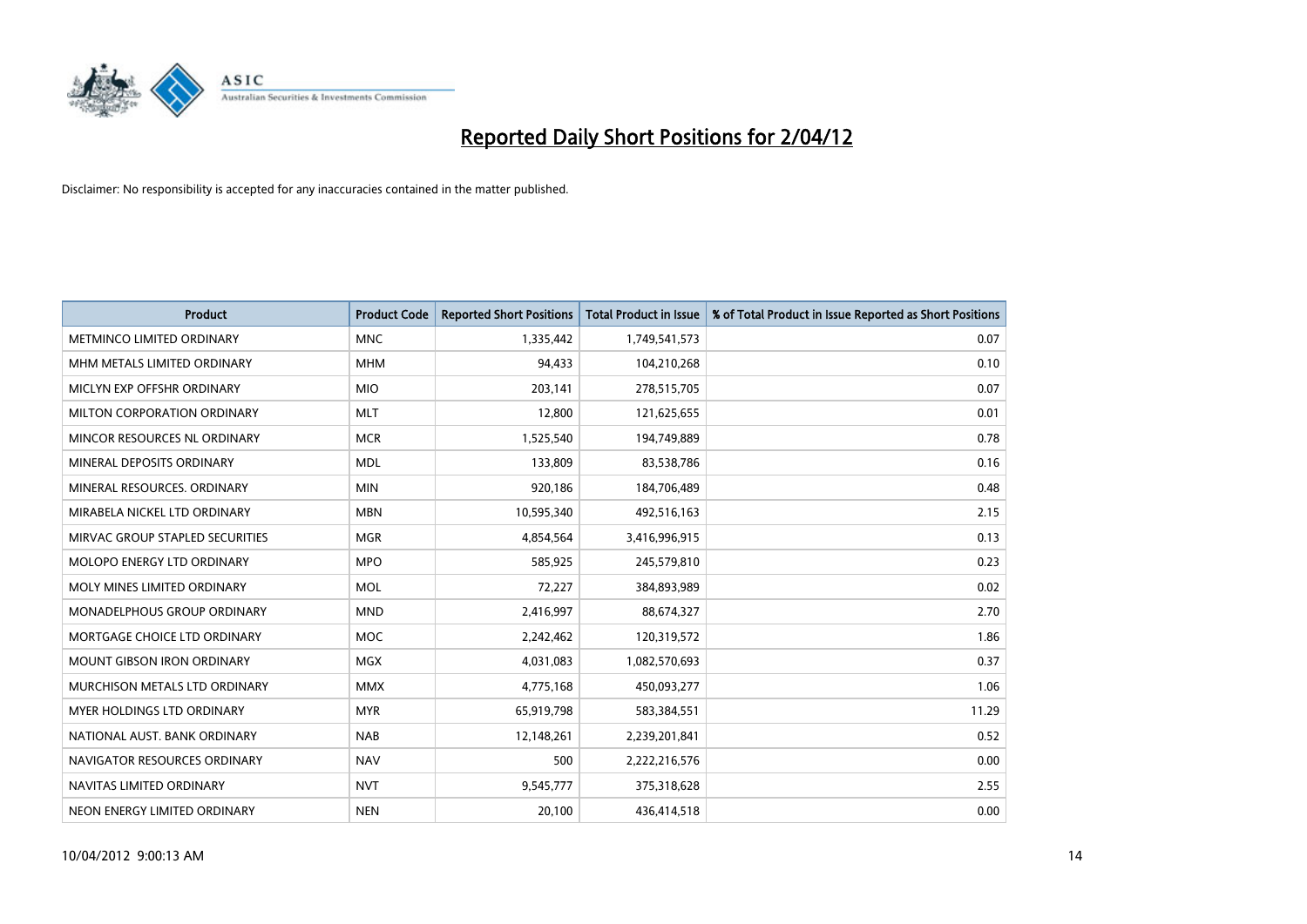

| <b>Product</b>                        | <b>Product Code</b> | <b>Reported Short Positions</b> | <b>Total Product in Issue</b> | % of Total Product in Issue Reported as Short Positions |
|---------------------------------------|---------------------|---------------------------------|-------------------------------|---------------------------------------------------------|
| NEW HOPE CORPORATION ORDINARY         | <b>NHC</b>          | 969,792                         | 830,411,534                   | 0.11                                                    |
| NEWCREST MINING ORDINARY              | <b>NCM</b>          | 990,379                         | 764,960,000                   | 0.12                                                    |
| NEWS CORP A NON-VOTING CDI            | <b>NWSLV</b>        | 3,751,483                       | 1,651,829,229                 | 0.21                                                    |
| NEWS CORP B VOTING CDI                | <b>NWS</b>          | 1,679,257                       | 798,520,953                   | 0.18                                                    |
| NEXTDC LIMITED ORDINARY               | <b>NXT</b>          | 399,064                         | 123,533,558                   | 0.32                                                    |
| NEXUS ENERGY LIMITED ORDINARY         | <b>NXS</b>          | 4,807,194                       | 1,326,821,159                 | 0.35                                                    |
| NIDO PETROLEUM ORDINARY               | <b>NDO</b>          | 105,313                         | 1,389,163,151                 | 0.01                                                    |
| NKWE PLATINUM 10C US COMMON           | <b>NKP</b>          | 49                              | 559,651,184                   | 0.00                                                    |
| NOBLE MINERAL RES ORDINARY            | <b>NMG</b>          | 1,884,173                       | 552,170,653                   | 0.34                                                    |
| NORFOLK GROUP ORDINARY                | <b>NFK</b>          | 200,000                         | 158,890,730                   | 0.13                                                    |
| NORTHERN IRON LTD ORDINARY            | <b>NFE</b>          | 426,321                         | 369,980,113                   | 0.10                                                    |
| NORTHERN STAR ORDINARY                | <b>NST</b>          | 19,500                          | 402,170,706                   | 0.00                                                    |
| NRW HOLDINGS LIMITED ORDINARY         | <b>NWH</b>          | 744,651                         | 278,888,011                   | 0.27                                                    |
| NUCOAL RESOURCES LTD ORDINARY         | <b>NCR</b>          | 1,978,532                       | 747,499,169                   | 0.26                                                    |
| NUFARM LIMITED ORDINARY               | <b>NUF</b>          | 5,110,693                       | 262,018,057                   | 1.95                                                    |
| OAKTON LIMITED ORDINARY               | <b>OKN</b>          | 333,063                         | 93,800,235                    | 0.36                                                    |
| OCEANAGOLD CORP. CHESS DEPOSITARY INT | <b>OGC</b>          | 1,306,544                       | 262,827,709                   | 0.48                                                    |
| OIL SEARCH LTD ORDINARY               | OSH                 | 11,707,390                      | 1,325,155,171                 | 0.84                                                    |
| OM HOLDINGS LIMITED ORDINARY          | <b>OMH</b>          | 5,204,160                       | 604,105,150                   | 0.85                                                    |
| ONESTEEL LIMITED ORDINARY             | OST                 | 27,196,530                      | 1,342,393,583                 | 2.01                                                    |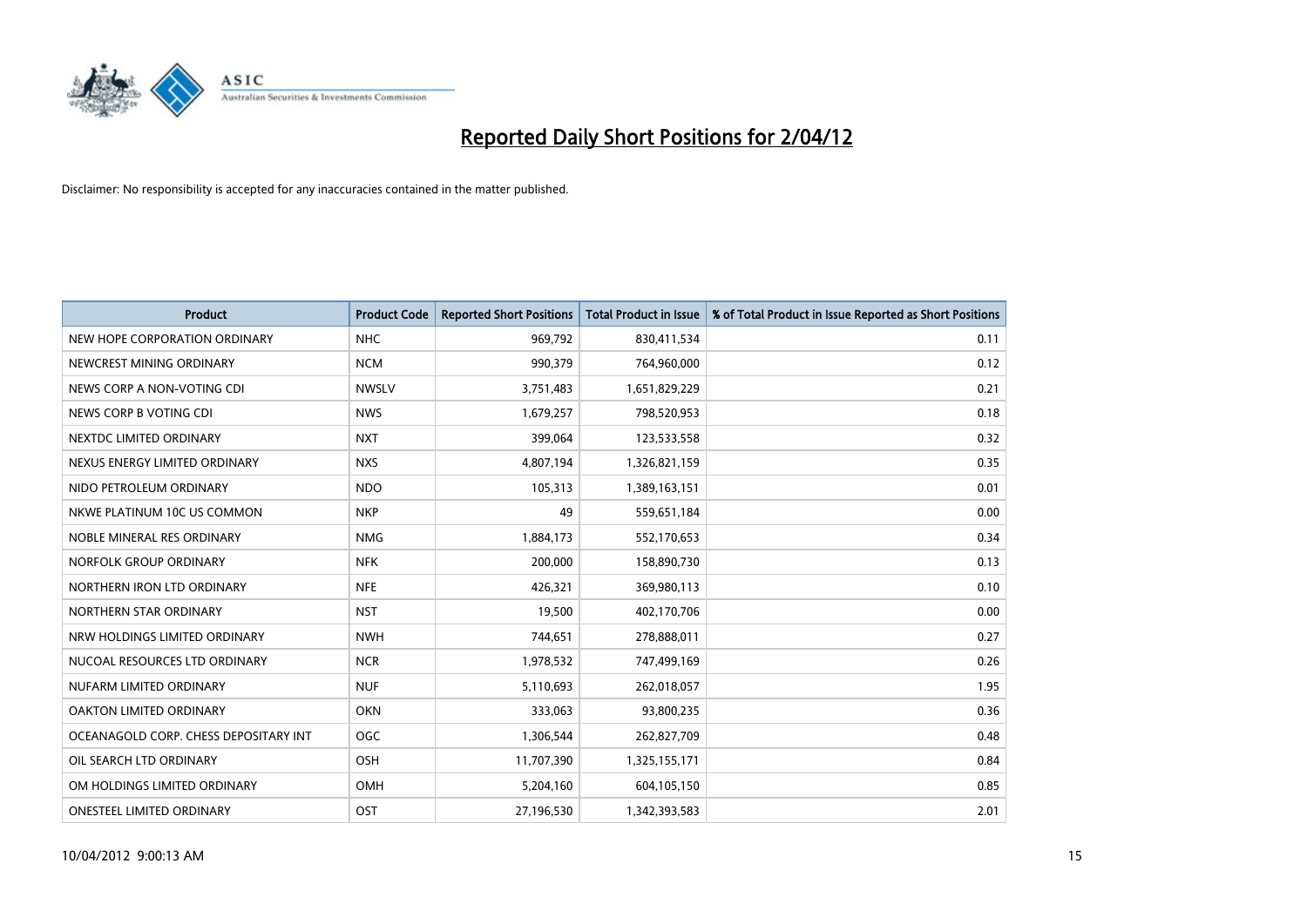

| <b>Product</b>                 | <b>Product Code</b> | <b>Reported Short Positions</b> | <b>Total Product in Issue</b> | % of Total Product in Issue Reported as Short Positions |
|--------------------------------|---------------------|---------------------------------|-------------------------------|---------------------------------------------------------|
| ORICA LIMITED ORDINARY         | ORI                 | 4,652,247                       | 365,007,037                   | 1.26                                                    |
| ORIGIN ENERGY ORDINARY         | <b>ORG</b>          | 7,248,838                       | 1,086,259,494                 | 0.67                                                    |
| OROCOBRE LIMITED ORDINARY      | <b>ORE</b>          | 66,514                          | 103,195,029                   | 0.06                                                    |
| OROTONGROUP LIMITED ORDINARY   | ORL                 | 11,185                          | 40,880,902                    | 0.02                                                    |
| <b>OZ MINERALS ORDINARY</b>    | OZL                 | 5,171,702                       | 312,435,187                   | 1.68                                                    |
| <b>PACIFIC BRANDS ORDINARY</b> | <b>PBG</b>          | 4,329,285                       | 912,915,695                   | 0.47                                                    |
| PALADIN ENERGY LTD ORDINARY    | <b>PDN</b>          | 38,378,474                      | 835,645,290                   | 4.58                                                    |
| PANAUST LIMITED ORDINARY       | <b>PNA</b>          | 994,369                         | 602,479,854                   | 0.16                                                    |
| PANORAMIC RESOURCES ORDINARY   | PAN                 | 790,413                         | 207,050,710                   | 0.38                                                    |
| PAPERLINX LIMITED ORDINARY     | <b>PPX</b>          | 6,739,448                       | 609,280,761                   | 1.10                                                    |
| PAPILLON RES LTD ORDINARY      | PIR                 | 50,373                          | 241,935,297                   | 0.02                                                    |
| PEET LIMITED ORDINARY          | <b>PPC</b>          | 59,016                          | 320,170,604                   | 0.02                                                    |
| PENINSULA ENERGY LTD ORDINARY  | <b>PEN</b>          | 4,430,769                       | 2,150,533,341                 | 0.20                                                    |
| PERILYA LIMITED ORDINARY       | PEM                 | 459,210                         | 769,316,426                   | 0.06                                                    |
| PERPETUAL LIMITED ORDINARY     | PPT                 | 2,217,392                       | 41,980,678                    | 5.28                                                    |
| PERSEUS MINING LTD ORDINARY    | PRU                 | 7,799,800                       | 457,962,088                   | 1.68                                                    |
| PHARMAXIS LTD ORDINARY         | <b>PXS</b>          | 3,162,163                       | 305,890,989                   | 1.02                                                    |
| PHOSPHAGENICS LTD. ORDINARY    | POH                 | 785,609                         | 1,017,565,957                 | 0.07                                                    |
| PLATINUM ASSET ORDINARY        | <b>PTM</b>          | 6,068,581                       | 561,347,878                   | 1.09                                                    |
| PLATINUM AUSTRALIA ORDINARY    | <b>PLA</b>          | 901,245                         | 504,968,043                   | 0.17                                                    |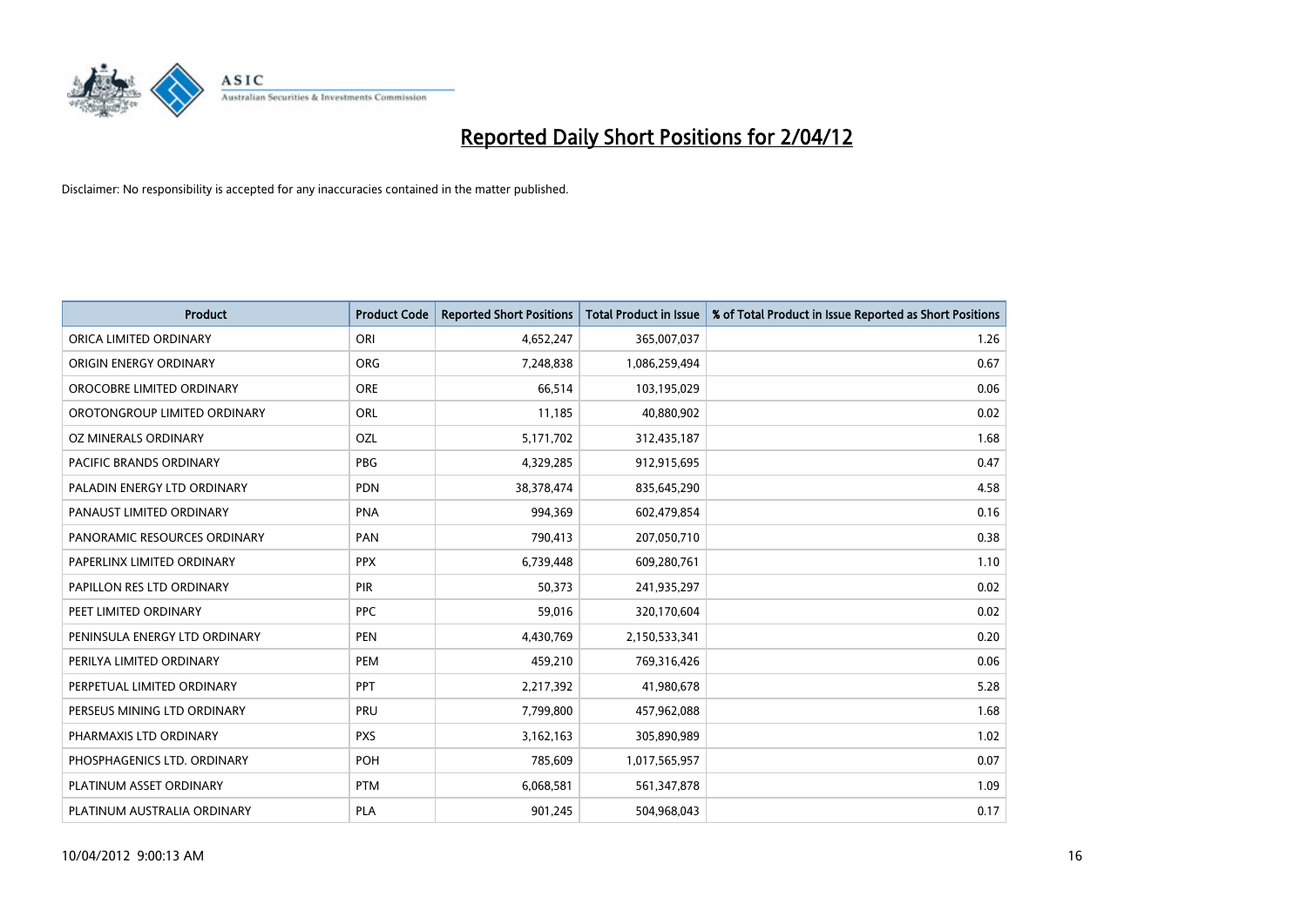

| <b>Product</b>                      | <b>Product Code</b> | <b>Reported Short Positions</b> | <b>Total Product in Issue</b> | % of Total Product in Issue Reported as Short Positions |
|-------------------------------------|---------------------|---------------------------------|-------------------------------|---------------------------------------------------------|
| PMI GOLD CORP CDI 1:1               | <b>PVM</b>          | 26,152                          | 58,931,262                    | 0.05                                                    |
| PMP LIMITED ORDINARY                | <b>PMP</b>          | 28.630                          | 323,781,124                   | 0.01                                                    |
| PREMIER INVESTMENTS ORDINARY        | <b>PMV</b>          | 721,891                         | 155,062,831                   | 0.47                                                    |
| PRIMA BIOMED LTD ORDINARY           | <b>PRR</b>          | 5,675,145                       | 1,066,063,388                 | 0.52                                                    |
| PRIMARY HEALTH CARE ORDINARY        | PRY                 | 14,599,526                      | 500,406,679                   | 2.91                                                    |
| PRIMEAG AUSTRALIA ORDINARY          | PAG                 | 69,770                          | 266,394,444                   | 0.03                                                    |
| PROGRAMMED ORDINARY                 | <b>PRG</b>          | 278,705                         | 118,173,778                   | 0.22                                                    |
| <b>QANTAS AIRWAYS ORDINARY</b>      | QAN                 | 21,317,709                      | 2,265,123,620                 | 0.94                                                    |
| OBE INSURANCE GROUP ORDINARY        | <b>OBE</b>          | 30,886,048                      | 1,157,601,767                 | 2.61                                                    |
| OR NATIONAL LIMITED ORDINARY        | <b>ORN</b>          | 12,704,899                      | 2,440,000,000                 | 0.51                                                    |
| ORXPHARMA LTD ORDINARY              | <b>QRX</b>          | 654,585                         | 144,499,706                   | 0.45                                                    |
| <b>QUBE LOGISTICS HLDG ORDINARY</b> | QUB                 | 2,062,094                       | 907,710,970                   | 0.22                                                    |
| RAMELIUS RESOURCES ORDINARY         | <b>RMS</b>          | 1,039,207                       | 335,775,519                   | 0.30                                                    |
| RAMSAY HEALTH CARE ORDINARY         | <b>RHC</b>          | 2,216,774                       | 202,081,252                   | 1.07                                                    |
| RANGE RESOURCES LTD ORDINARY        | <b>RRS</b>          | 919,875                         | 2,118,880,660                 | 0.04                                                    |
| <b>RCR TOMLINSON ORDINARY</b>       | <b>RCR</b>          | 5,000                           | 133,988,971                   | 0.00                                                    |
| <b>REA GROUP ORDINARY</b>           | <b>REA</b>          | 299,977                         | 131,714,699                   | 0.23                                                    |
| RECKON LIMITED ORDINARY             | <b>RKN</b>          | 809,300                         | 132,839,672                   | 0.61                                                    |
| <b>RED 5 LIMITED ORDINARY</b>       | <b>RED</b>          | 2,344                           | 135,488,008                   | 0.00                                                    |
| REDBANK ENERGY LTD ORDINARY         | <b>AEJ</b>          | 19                              | 786,287                       | 0.00                                                    |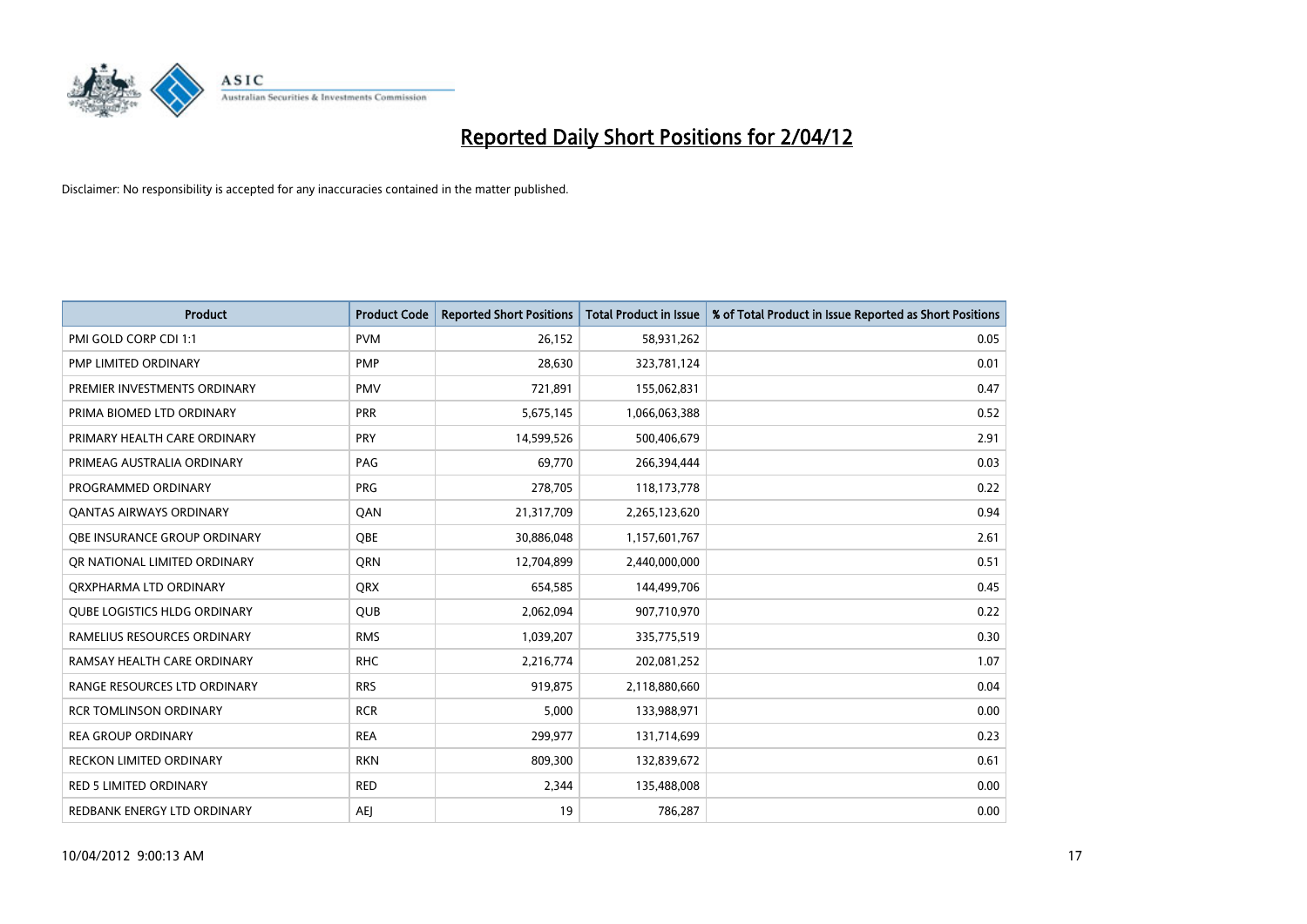

| <b>Product</b>                      | <b>Product Code</b> | <b>Reported Short Positions</b> | <b>Total Product in Issue</b> | % of Total Product in Issue Reported as Short Positions |
|-------------------------------------|---------------------|---------------------------------|-------------------------------|---------------------------------------------------------|
| REGIONAL EXPRESS ORDINARY           | <b>REX</b>          | 10,000                          | 121,254,902                   | 0.01                                                    |
| <b>REGIS RESOURCES ORDINARY</b>     | <b>RRL</b>          | 1,138,991                       | 449,527,476                   | 0.26                                                    |
| RESMED INC CDI 10:1                 | <b>RMD</b>          | 3,161,183                       | 1,556,242,300                 | 0.19                                                    |
| RESOLUTE MINING ORDINARY            | <b>RSG</b>          | 2,059,530                       | 655,756,462                   | 0.31                                                    |
| <b>RESOURCE GENERATION ORDINARY</b> | <b>RES</b>          | 973                             | 262,895,652                   | 0.00                                                    |
| REVERSE CORP LIMITED ORDINARY       | <b>REF</b>          | 100                             | 92,382,175                    | 0.00                                                    |
| REX MINERALS LIMITED ORDINARY       | <b>RXM</b>          | 840,321                         | 153,847,284                   | 0.54                                                    |
| RHG LIMITED ORDINARY                | <b>RHG</b>          | 36,083                          | 308,483,177                   | 0.01                                                    |
| <b>RIALTO ENERGY ORDINARY</b>       | <b>RIA</b>          | 2,989,247                       | 607,640,124                   | 0.49                                                    |
| <b>RIDLEY CORPORATION ORDINARY</b>  | <b>RIC</b>          | 79,988                          | 307,817,071                   | 0.02                                                    |
| RIO TINTO LIMITED ORDINARY          | <b>RIO</b>          | 23,059,718                      | 435,758,720                   | 5.28                                                    |
| ROC OIL COMPANY ORDINARY            | <b>ROC</b>          | 2,826,999                       | 682,506,352                   | 0.41                                                    |
| RURALCO HOLDINGS ORDINARY           | <b>RHL</b>          | 12,000                          | 55,019,284                    | 0.02                                                    |
| SAI GLOBAL LIMITED ORDINARY         | SAI                 | 2,768,433                       | 202,526,641                   | 1.36                                                    |
| SALMAT LIMITED ORDINARY             | <b>SLM</b>          | 1,612,375                       | 159,802,174                   | 1.00                                                    |
| SAMSON OIL & GAS LTD ORDINARY       | SSN                 | 3,351,852                       | 1,758,622,297                 | 0.19                                                    |
| SANDFIRE RESOURCES ORDINARY         | <b>SFR</b>          | 1,749,061                       | 151,152,635                   | 1.16                                                    |
| SANTOS LTD ORDINARY                 | <b>STO</b>          | 8,420,442                       | 942,527,693                   | 0.88                                                    |
| SARACEN MINERAL ORDINARY            | SAR                 | 435,356                         | 594,465,840                   | 0.07                                                    |
| SEDGMAN LIMITED ORDINARY            | <b>SDM</b>          | 76,041                          | 212,715,619                   | 0.03                                                    |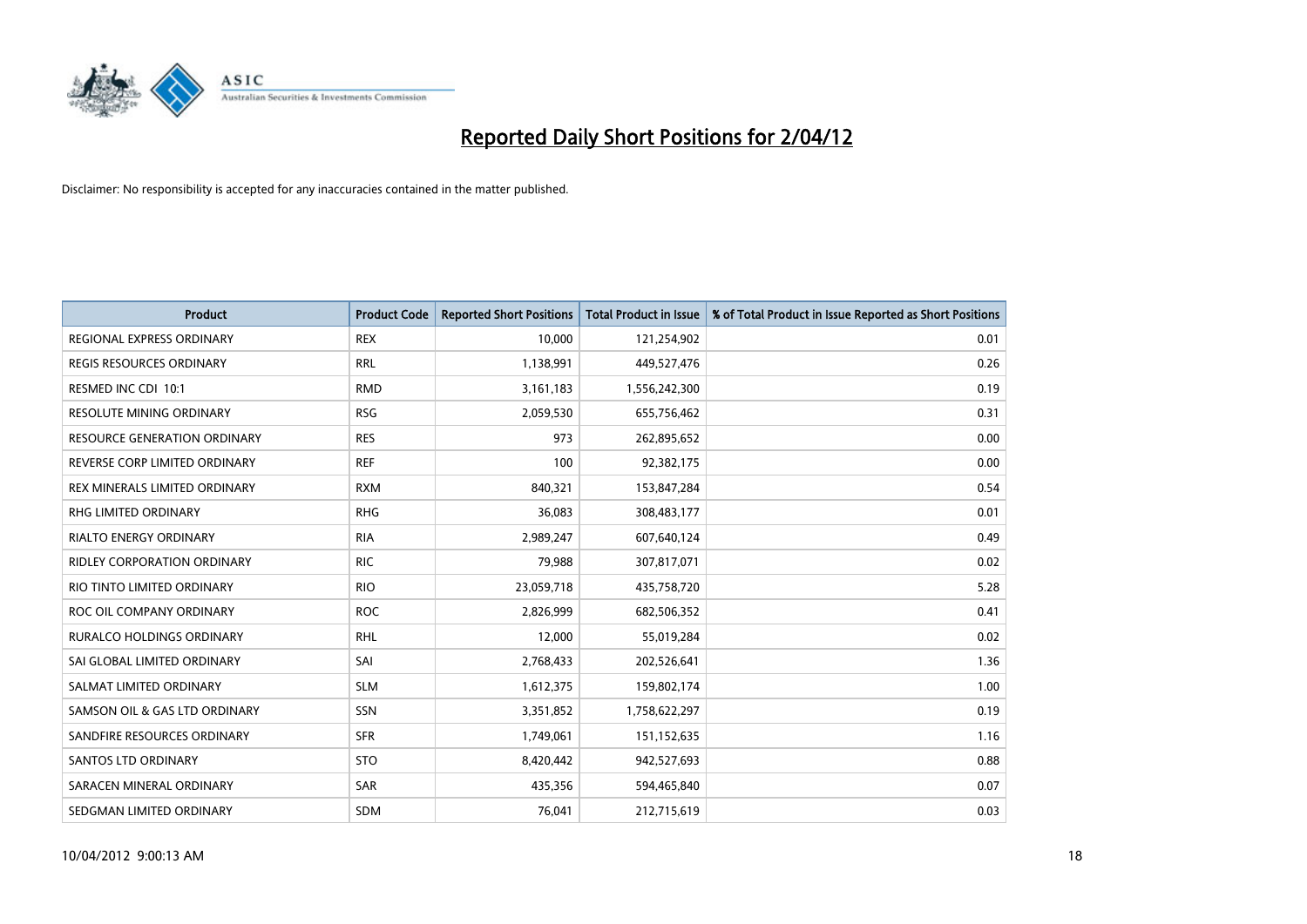

| <b>Product</b>                           | <b>Product Code</b> | <b>Reported Short Positions</b> | <b>Total Product in Issue</b> | % of Total Product in Issue Reported as Short Positions |
|------------------------------------------|---------------------|---------------------------------|-------------------------------|---------------------------------------------------------|
| SEEK LIMITED ORDINARY                    | <b>SEK</b>          | 13,997,924                      | 337,101,307                   | 4.14                                                    |
| SENEX ENERGY LIMITED ORDINARY            | <b>SXY</b>          | 1,115,825                       | 923,847,416                   | 0.13                                                    |
| SERVCORP LIMITED ORDINARY                | SRV                 | 26,183                          | 98,440,807                    | 0.03                                                    |
| SERVICE STREAM ORDINARY                  | SSM                 | 400                             | 283,418,867                   | 0.00                                                    |
| SEVEN GROUP HOLDINGS ORDINARY            | <b>SVW</b>          | 758,940                         | 307,410,281                   | 0.24                                                    |
| SEVEN WEST MEDIA LTD ORDINARY            | <b>SWM</b>          | 15,902,443                      | 645,719,542                   | 2.46                                                    |
| SIGMA PHARMACEUTICAL ORDINARY            | <b>SIP</b>          | 5,799,222                       | 1,178,626,572                 | 0.50                                                    |
| SILEX SYSTEMS ORDINARY                   | <b>SLX</b>          | 556,478                         | 170,143,997                   | 0.32                                                    |
| SILVER LAKE RESOURCE ORDINARY            | <b>SLR</b>          | 659,399                         | 220,264,064                   | 0.30                                                    |
| SIMS METAL MGMT LTD ORDINARY             | SGM                 | 7,197,888                       | 205,856,443                   | 3.48                                                    |
| SINGAPORE TELECOMM. CHESS DEPOSITARY INT | SGT                 | 9,472,468                       | 176,974,336                   | 5.35                                                    |
| SIRTEX MEDICAL ORDINARY                  | <b>SRX</b>          | 647                             | 55,768,136                    | 0.00                                                    |
| SKILLED GROUP LTD ORDINARY               | <b>SKE</b>          | 971,466                         | 233,487,276                   | 0.41                                                    |
| SKY CITY ENTERTAIN, ORDINARY             | <b>SKC</b>          | 874,532                         | 576,958,340                   | 0.15                                                    |
| SMS MANAGEMENT, ORDINARY                 | <b>SMX</b>          | 678,883                         | 68,290,180                    | 0.99                                                    |
| SONIC HEALTHCARE ORDINARY                | <b>SHL</b>          | 7,148,029                       | 389,969,875                   | 1.87                                                    |
| SOUL PATTINSON (W.H) ORDINARY            | SOL                 | 7,319                           | 239,395,320                   | 0.00                                                    |
| SOUTH BOULDER MINES ORDINARY             | <b>STB</b>          | 99,944                          | 116,232,826                   | 0.08                                                    |
| SP AUSNET STAPLED SECURITIES             | SPN                 | 1,228,814                       | 2,896,219,682                 | 0.03                                                    |
| SPARK INFRASTRUCTURE STAPLED NOTE & UNIT | SKI                 | 20.445.428                      | 1,326,734,264                 | 1.56                                                    |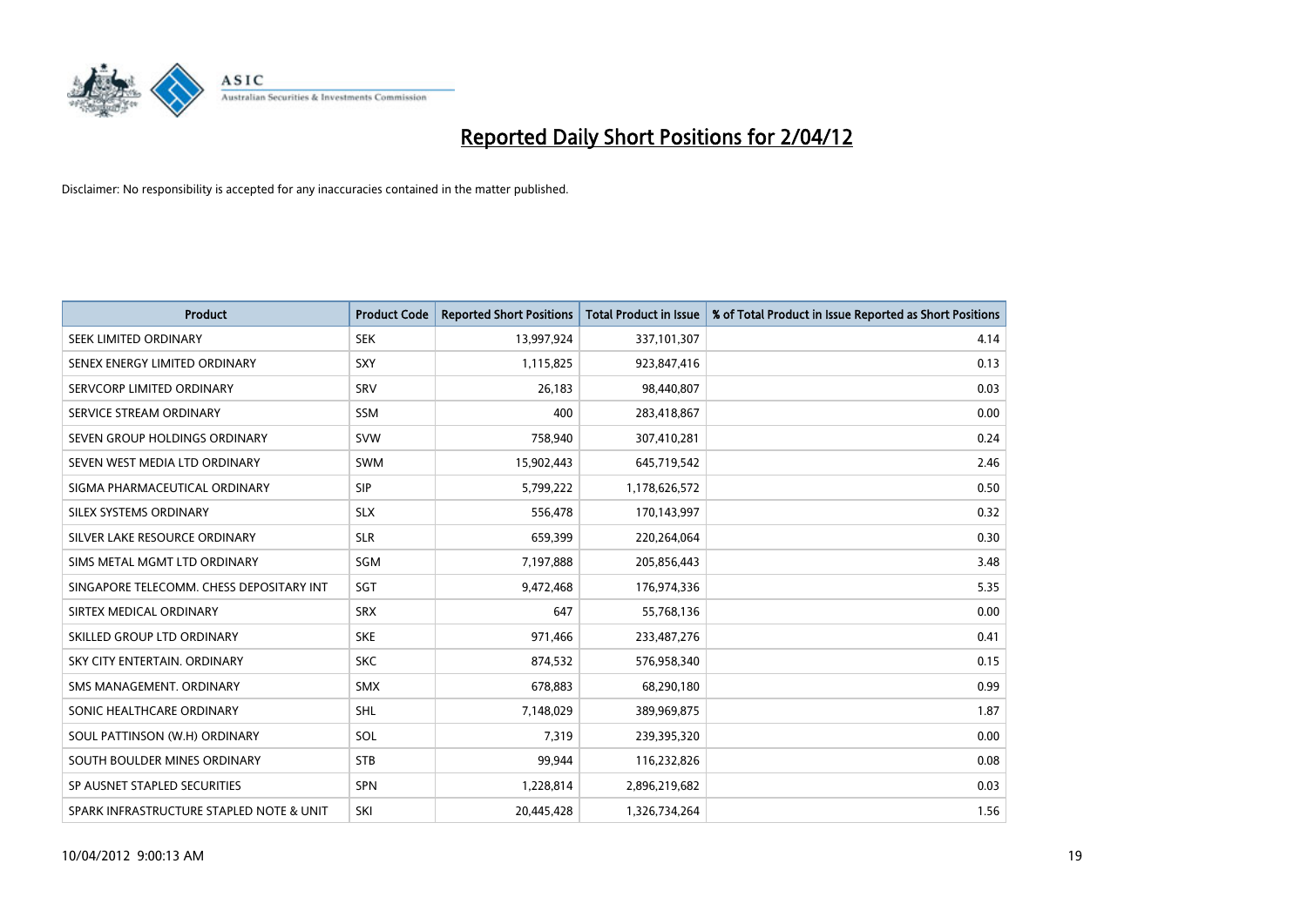

| <b>Product</b>                   | <b>Product Code</b> | <b>Reported Short Positions</b> | <b>Total Product in Issue</b> | % of Total Product in Issue Reported as Short Positions |
|----------------------------------|---------------------|---------------------------------|-------------------------------|---------------------------------------------------------|
| SPECIALTY FASHION ORDINARY       | <b>SFH</b>          | 1,078,569                       | 192,086,121                   | 0.56                                                    |
| SPOTLESS GROUP LTD ORDINARY      | <b>SPT</b>          | 832,104                         | 265,454,407                   | 0.31                                                    |
| ST BARBARA LIMITED ORDINARY      | <b>SBM</b>          | 8,424,239                       | 325,615,389                   | 2.57                                                    |
| STARPHARMA HOLDINGS ORDINARY     | SPL                 | 2,233,268                       | 280,772,451                   | 0.79                                                    |
| STHN CROSS MEDIA ORDINARY        | <b>SXL</b>          | 3,512,849                       | 704,594,449                   | 0.51                                                    |
| STOCKLAND UNITS/ORD STAPLED      | SGP                 | 24,480,484                      | 2,282,906,147                 | 1.07                                                    |
| STRAITS RES LTD. ORDINARY        | SRQ                 | 174,123                         | 402,208,687                   | 0.04                                                    |
| STRIKE ENERGY LTD ORDINARY       | <b>STX</b>          | 454,900                         | 496,872,605                   | 0.09                                                    |
| STW COMMUNICATIONS ORDINARY      | SGN                 | 21,601                          | 362,798,351                   | 0.00                                                    |
| SUNCORP GROUP LTD ORDINARY       | <b>SUN</b>          | 11,154,011                      | 1,286,600,980                 | 0.86                                                    |
| SUNDANCE ENERGY ORDINARY         | <b>SEA</b>          | 646,063                         | 277,098,474                   | 0.23                                                    |
| SUNDANCE RESOURCES ORDINARY      | <b>SDL</b>          | 6,477,173                       | 2,933,534,505                 | 0.23                                                    |
| SUNLAND GROUP LTD ORDINARY       | <b>SDG</b>          | 91,510                          | 201,578,526                   | 0.05                                                    |
| SUPER RET REP LTD ORDINARY       | SUL                 | 1,393,685                       | 195,004,593                   | 0.70                                                    |
| SYD AIRPORT STAPLED US PROHIBIT. | SYD                 | 4,772,958                       | 1,861,210,782                 | 0.25                                                    |
| TABCORP HOLDINGS LTD ORDINARY    | <b>TAH</b>          | 4,830,652                       | 730,113,969                   | 0.65                                                    |
| TANAMI GOLD NL ORDINARY          | <b>TAM</b>          | 99,000                          | 261,132,677                   | 0.04                                                    |
| TAP OIL LIMITED ORDINARY         | <b>TAP</b>          | 2,937,885                       | 241,295,311                   | 1.20                                                    |
| TASSAL GROUP LIMITED ORDINARY    | <b>TGR</b>          | 40,336                          | 146,304,404                   | 0.02                                                    |
| <b>TATTS GROUP LTD ORDINARY</b>  | <b>TTS</b>          | 10,873,963                      | 1,340,770,798                 | 0.81                                                    |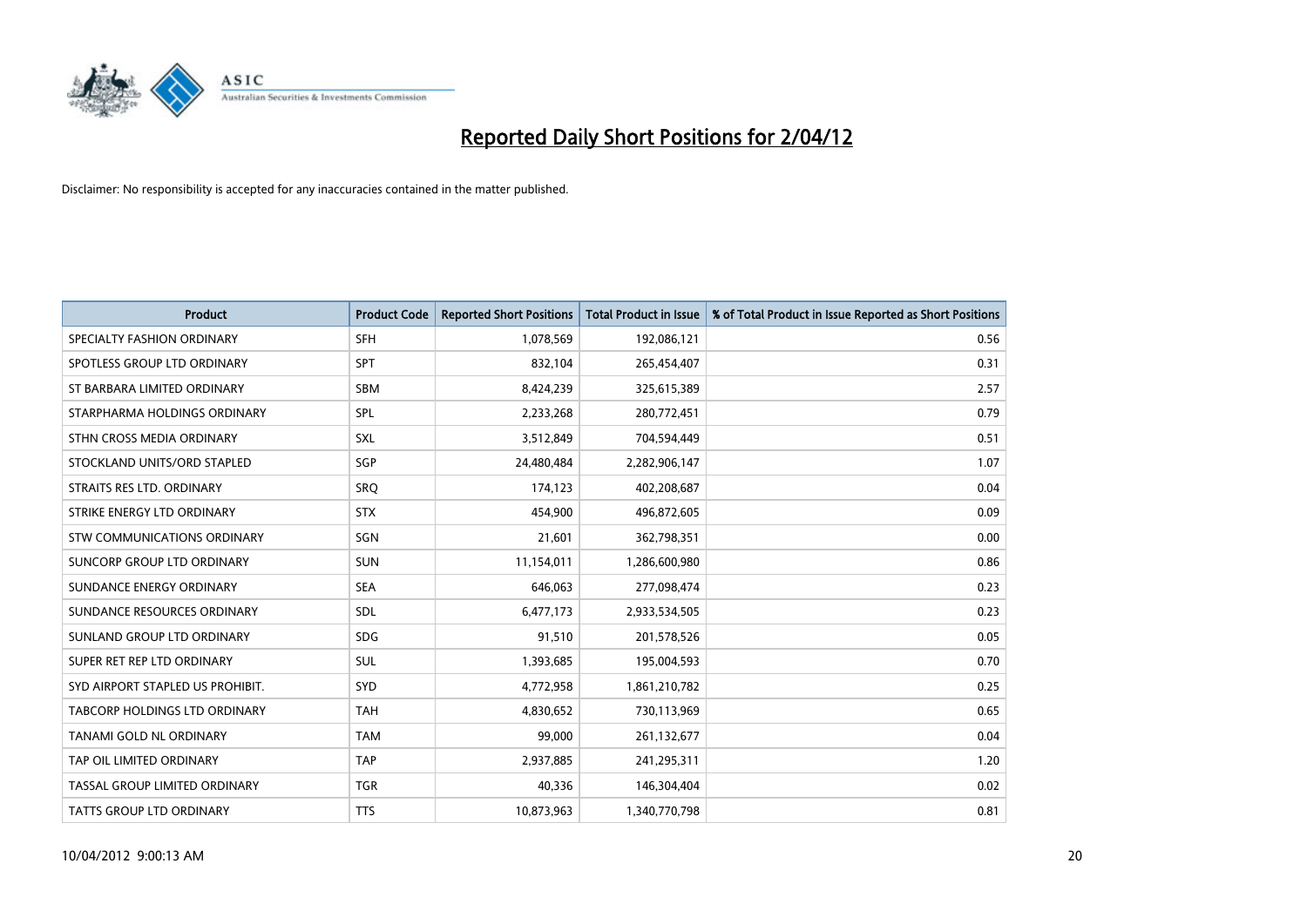

| <b>Product</b>                       | <b>Product Code</b> | <b>Reported Short Positions</b> | <b>Total Product in Issue</b> | % of Total Product in Issue Reported as Short Positions |
|--------------------------------------|---------------------|---------------------------------|-------------------------------|---------------------------------------------------------|
| <b>TECHNOLOGY ONE ORDINARY</b>       | <b>TNE</b>          | 500                             | 304,910,455                   | 0.00                                                    |
| TELECOM CORPORATION ORDINARY         | <b>TEL</b>          | 8,051,699                       | 1,925,427,596                 | 0.42                                                    |
| <b>TELSTRA CORPORATION, ORDINARY</b> | <b>TLS</b>          | 21,939,784                      | 12,443,074,357                | 0.17                                                    |
| TEN NETWORK HOLDINGS ORDINARY        | <b>TEN</b>          | 60,339,804                      | 1,045,236,720                 | 5.77                                                    |
| TERANGA GOLD CORP CDI 1:1            | TGZ                 | 266,889                         | 155,865,666                   | 0.16                                                    |
| TEXON PETROLEUM LTD ORDINARY         | <b>TXN</b>          | 22,922                          | 242,539,848                   | 0.01                                                    |
| TFS CORPORATION LTD ORDINARY         | <b>TFC</b>          | 57,942                          | 279,621,829                   | 0.02                                                    |
| THAKRAL HOLDINGS GRP ORDINARY/UNIT   | <b>THG</b>          | $\overline{2}$                  | 585,365,014                   | 0.00                                                    |
| THE REJECT SHOP ORDINARY             | <b>TRS</b>          | 1,556,221                       | 26,071,170                    | 5.97                                                    |
| THORN GROUP LIMITED ORDINARY         | <b>TGA</b>          | 174,404                         | 146,374,703                   | 0.12                                                    |
| TIGER RESOURCES ORDINARY             | <b>TGS</b>          | 3,944,401                       | 673,470,269                   | 0.56                                                    |
| <b>TISHMAN SPEYER UNITS</b>          | <b>TSO</b>          | 38,314                          | 338,440,904                   | 0.01                                                    |
| TOLL HOLDINGS LTD ORDINARY           | <b>TOL</b>          | 24,060,999                      | 717,133,875                   | 3.36                                                    |
| TOX FREE SOLUTIONS ORDINARY          | <b>TOX</b>          | 20,494                          | 114,668,108                   | 0.02                                                    |
| TPG TELECOM LIMITED ORDINARY         | <b>TPM</b>          | 2,016,683                       | 793,808,141                   | 0.25                                                    |
| TRADE ME GROUP ORDINARY              | <b>TME</b>          | 11,155                          | 395,745,510                   | 0.00                                                    |
| TRANSFIELD SERVICES ORDINARY         | <b>TSE</b>          | 3,625,997                       | 542,977,583                   | 0.66                                                    |
| TRANSPACIFIC INDUST. ORDINARY        | <b>TPI</b>          | 3,771,723                       | 1,578,209,025                 | 0.23                                                    |
| TRANSURBAN GROUP TRIPLE STAPLED SEC. | <b>TCL</b>          | 2,929,674                       | 1,458,321,112                 | 0.19                                                    |
| TREASURY WINE ESTATE ORDINARY        | <b>TWE</b>          | 15,109,444                      | 647,227,144                   | 2.33                                                    |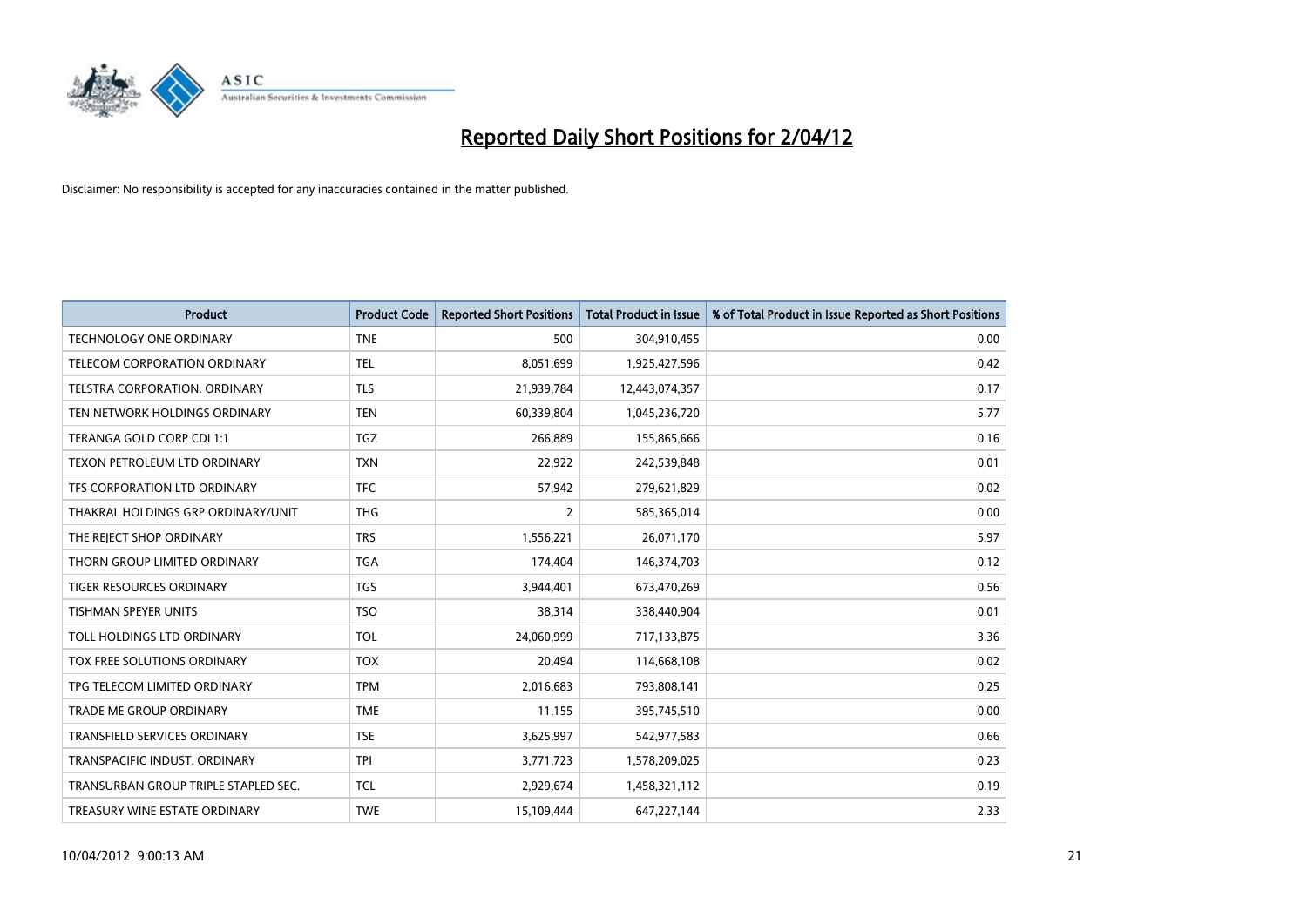

| <b>Product</b>                         | <b>Product Code</b> | <b>Reported Short Positions</b> | <b>Total Product in Issue</b> | % of Total Product in Issue Reported as Short Positions |
|----------------------------------------|---------------------|---------------------------------|-------------------------------|---------------------------------------------------------|
| TROY RESOURCES LTD ORDINARY            | <b>TRY</b>          | 390,992                         | 89,091,649                    | 0.45                                                    |
| UGL LIMITED ORDINARY                   | <b>UGL</b>          | 5,496,702                       | 166,315,038                   | 3.27                                                    |
| UNILIFE CORPORATION CDI 6:1            | <b>UNS</b>          | 197,984                         | 263,797,950                   | 0.07                                                    |
| UXC LIMITED ORDINARY                   | <b>UXC</b>          | 533,991                         | 304,995,791                   | 0.17                                                    |
| <b>VENTURE MINERALS ORDINARY</b>       | <b>VMS</b>          | 246,222                         | 232,468,592                   | 0.10                                                    |
| <b>VIRGIN AUS HLDG LTD ORDINARY</b>    | <b>VAH</b>          | 3,784,980                       | 2,210,197,600                 | 0.17                                                    |
| WATPAC LIMITED ORDINARY                | <b>WTP</b>          | 16,461                          | 184,332,526                   | 0.00                                                    |
| <b>WDS LIMITED ORDINARY</b>            | <b>WDS</b>          | $\overline{7}$                  | 144,740,614                   | 0.00                                                    |
| WEBIET LIMITED ORDINARY                | <b>WEB</b>          | 20,008                          | 72,584,641                    | 0.02                                                    |
| WESFARMERS LIMITED ORDINARY            | <b>WES</b>          | 30,910,155                      | 1,006,485,848                 | 3.06                                                    |
| WESFARMERS LIMITED PARTIALLY PROTECTED | <b>WESN</b>         | 3,996,078                       | 150,586,314                   | 2.65                                                    |
| WESTERN AREAS NL ORDINARY              | <b>WSA</b>          | 6,179,606                       | 179,735,899                   | 3.44                                                    |
| WESTFIELD GROUP ORD/UNIT STAPLED SEC   | <b>WDC</b>          | 14,185,385                      | 2,308,988,539                 | 0.59                                                    |
| WESTFIELD RETAIL TST UNIT STAPLED      | <b>WRT</b>          | 53,627,403                      | 3,054,166,195                 | 1.73                                                    |
| <b>WESTPAC BANKING CORP ORDINARY</b>   | <b>WBC</b>          | 53,828,325                      | 3,054,149,200                 | 1.70                                                    |
| WHITE ENERGY COMPANY ORDINARY          | <b>WEC</b>          | 2,075,507                       | 316,104,241                   | 0.64                                                    |
| <b>WHITEHAVEN COAL ORDINARY</b>        | <b>WHC</b>          | 9,340,984                       | 496,278,417                   | 1.88                                                    |
| WHK GROUP LIMITED ORDINARY             | <b>WHG</b>          | 5,349                           | 265,200,652                   | 0.00                                                    |
| <b>WILDHORSE ENERGY ORDINARY</b>       | <b>WHE</b>          | 26,413                          | 250,928,627                   | 0.01                                                    |
| WINDIMURRA VANADIUM ORDINARY           | <b>WVL</b>          | 163,685                         | 154,278,674                   | 0.11                                                    |